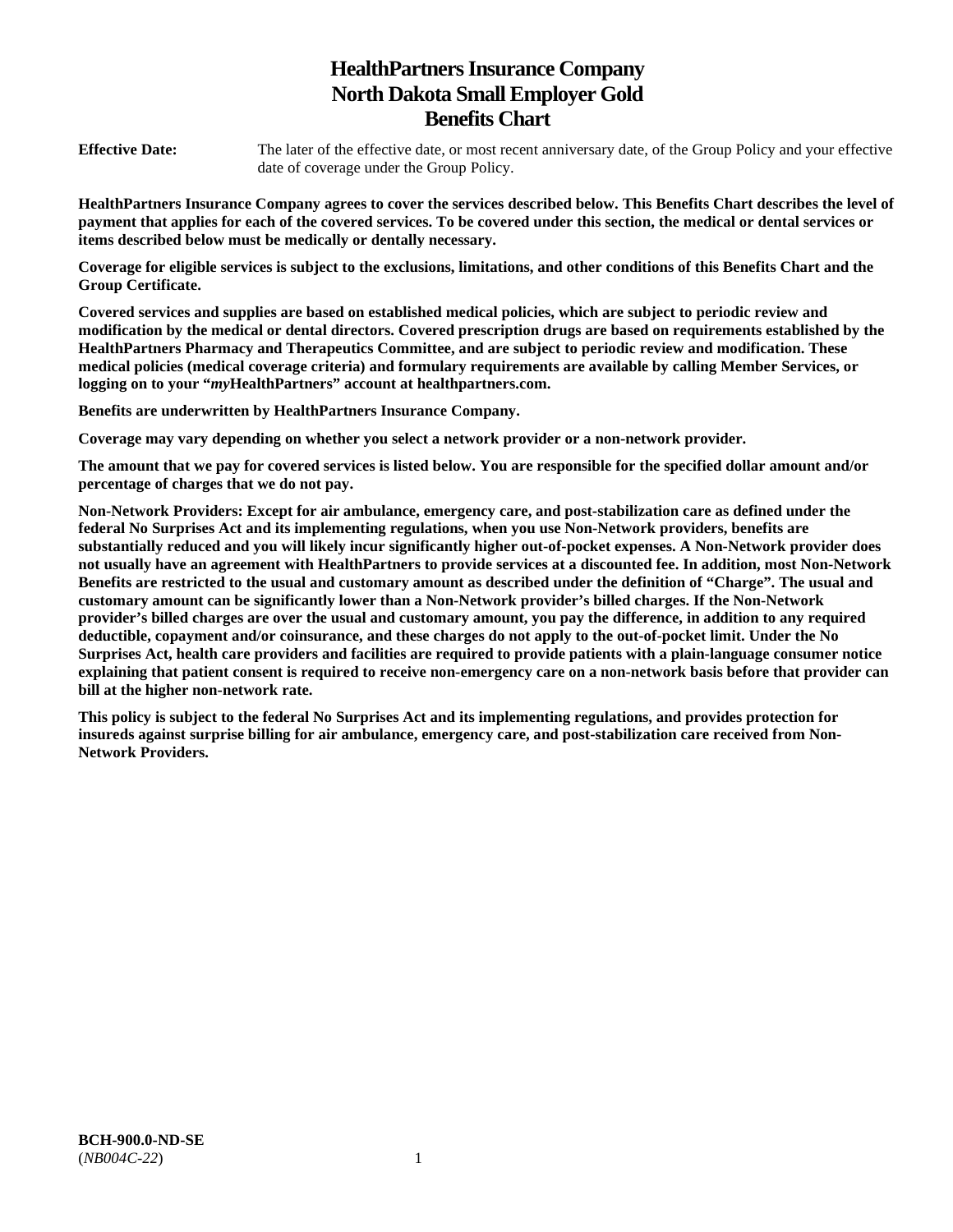# **These definitions apply to this Benefits Chart. They also apply to the Group Certificate.**

| <b>Biosimilar Drug:</b> | A prescription drug, approved by the Food and Drug Administration (FDA), that the FDA has<br>determined is biosimilar to and interchangeable with a biological brand name drug. Biosimilar drugs<br>are not considered generic drugs and are not covered under the generic drug benefit.                                                                                                                                                                                                                                                                                                                                        |
|-------------------------|---------------------------------------------------------------------------------------------------------------------------------------------------------------------------------------------------------------------------------------------------------------------------------------------------------------------------------------------------------------------------------------------------------------------------------------------------------------------------------------------------------------------------------------------------------------------------------------------------------------------------------|
| <b>Brand Name Drug:</b> | A prescription drug, approved by the Food and Drug Administration (FDA), that is manufactured,<br>sold, or licensed for sale under a trademark by the pharmaceutical company that originally researched<br>and developed the drug. Brand name drugs have the same active-ingredient formula as the generic<br>version of the drug. However, generic drugs are manufactured and sold by other drug manufacturers<br>and are generally not available until after the patent on the brand name drug has expired. A few brand<br>name drugs may be covered at the generic drug benefit level if this is indicated on the formulary. |
| <b>Calendar Year:</b>   | This is the 12-month period beginning 12:01 A.M. Central Time, on January 1, and ending 12:01 A.M. Central<br>Time of the next following December 31.                                                                                                                                                                                                                                                                                                                                                                                                                                                                           |
| <b>Charge:</b>          | For covered services delivered by participating network providers, is the provider's discounted charge<br>for a given medical/surgical service, procedure or item.                                                                                                                                                                                                                                                                                                                                                                                                                                                              |
|                         | For covered services delivered by Non-Network providers, a contracted rate may apply if such<br>arrangement is available to HealthPartners.                                                                                                                                                                                                                                                                                                                                                                                                                                                                                     |
|                         | For the Usual and Customary Charge for covered services delivered by non-network providers, our<br>payment is calculated using one of the following options to be determined at HealthPartners'<br>discretion: 1) a percentage of the Medicare fee schedule; 2) a comparable schedule if the service is not<br>on the Medicare fee schedule; or 3) a commercially reasonable rate for such service.                                                                                                                                                                                                                             |
|                         | The Usual and Customary Charge is the maximum amount allowed that we consider in the calculation<br>of the payment of charges incurred for certain covered services. You must pay for any charges above<br>the usual and customary charge, and they do not apply to the out-of-pocket limit.                                                                                                                                                                                                                                                                                                                                    |
|                         | A charge is incurred for covered ambulatory medical and surgical services, on the date the service or<br>item is provided. A charge is incurred for covered inpatient services, on the date of admission to a<br>hospital. To be covered, a charge must be incurred on or after your effective date and on or before the<br>termination date.                                                                                                                                                                                                                                                                                   |
|                         | Copayment/Coinsurance: The specified dollar amount, or percentage, of charges incurred for covered services, which we do not<br>pay, but which you must pay, each time you receive certain medical services, procedures or items.<br>Our payment for those covered services or items begins after the copayment or coinsurance is<br>satisfied. Covered services or items requiring a copayment or coinsurance are specified in this<br>Benefits Chart.                                                                                                                                                                         |
|                         | For services provided by a network provider:                                                                                                                                                                                                                                                                                                                                                                                                                                                                                                                                                                                    |
|                         | An amount which is listed as a flat dollar copayment is applied to a network provider's discounted<br>charges for a given service. However, if the network provider's discounted charge for a service or<br>item is less than the flat dollar copayment, you will pay the network provider's discounted charge. An<br>amount which is listed as a percentage of charges or coinsurance is based on the network provider's<br>discounted charges, calculated at the time the claim is processed, which may include an agreed upon<br>fee schedule rate for case rate or withhold arrangements.                                   |
|                         | For services provided by a non-network provider:                                                                                                                                                                                                                                                                                                                                                                                                                                                                                                                                                                                |
|                         | Any copayment or coinsurance is applied to the lesser of the provider's charges or the usual and<br>customary charge for a service.                                                                                                                                                                                                                                                                                                                                                                                                                                                                                             |
|                         | A copayment or coinsurance is due at the time a service is provided, or when billed by the provider.<br>The copayment or coinsurance applicable for a scheduled visit with a network provider will be<br>collected for each visit, late cancellation and failed appointment.                                                                                                                                                                                                                                                                                                                                                    |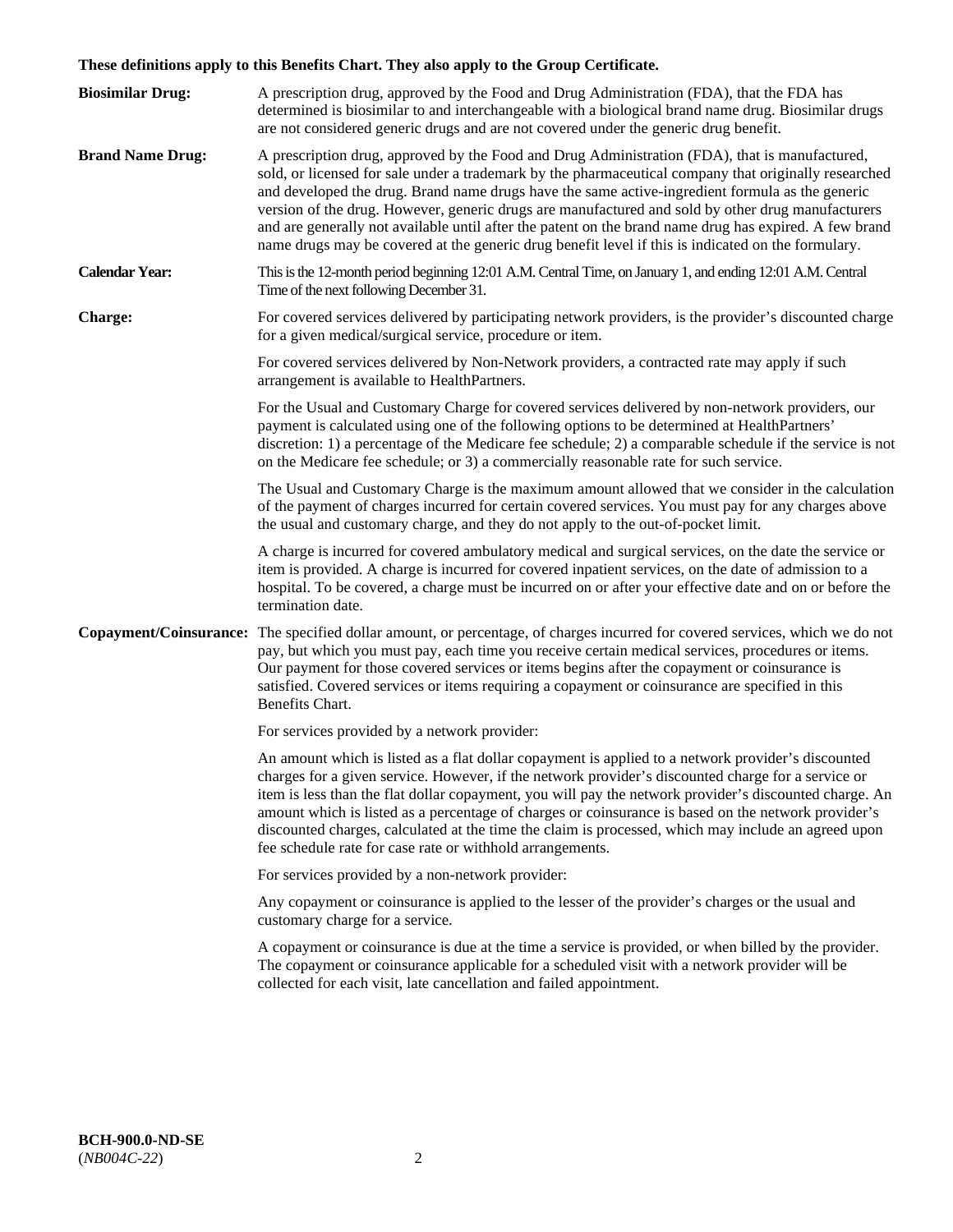| Deductible:                                | The specified dollar amount of charges incurred for covered services, which we do not pay, but an<br>insured or a family has to pay first in a calendar year. Our payment for those services or items begins<br>after the deductible is satisfied. For network providers, the amount of the charges that apply to the<br>deductible are based on the network provider's discounted charges, calculated at the time the claim is<br>processed, which may include an agreed upon fee schedule rate for case rate or withhold<br>arrangements. For non-network providers, the amount of charges that apply to the deductible are the<br>lesser of the provider's charges or the usual and customary charge for a service. |
|--------------------------------------------|------------------------------------------------------------------------------------------------------------------------------------------------------------------------------------------------------------------------------------------------------------------------------------------------------------------------------------------------------------------------------------------------------------------------------------------------------------------------------------------------------------------------------------------------------------------------------------------------------------------------------------------------------------------------------------------------------------------------|
|                                            | Any amounts paid or reimbursed by a third party, including but not limited to: point of service<br>rebates, manufacturer coupons, manufacturer debit cards or other forms of direct reimbursement to an<br>insured for a product or service, will not apply toward the deductible, to the extent permitted under<br>state and federal law.                                                                                                                                                                                                                                                                                                                                                                             |
|                                            | Your plan has an embedded deductible. This means once an insured meets the individual deductible,<br>the plan begins paying benefits for that person. If two or more members of the family meet the family<br>deductible, the plan begins paying benefits for all members of the family, regardless of whether each<br>insured has met the individual deductible. However, an insured may not contribute more than the<br>individual deductible toward the family deductible.                                                                                                                                                                                                                                          |
|                                            | All services are subject to the deductible unless otherwise indicated below in this Benefits Chart.                                                                                                                                                                                                                                                                                                                                                                                                                                                                                                                                                                                                                    |
| <b>Formulary:</b>                          | This is a current list, which may be revised from time to time, of prescription drugs, medications,<br>equipment and supplies covered by us as indicated in this Benefits Chart which are covered at the<br>highest benefit level. Some drugs on the Formulary may require prior authorization to be covered as<br>formulary drugs. The formulary, and information on drugs that require prior authorization, are<br>available by calling Member Services, or logging on to your "myHealthPartners" account at<br>healthpartners.com.                                                                                                                                                                                  |
| <b>Generic Drug:</b>                       | A prescription drug, approved by the Food and Drug Administration (FDA), that the FDA has<br>determined is comparable to a brand name drug product in dosage form, strength, route of<br>administration, quality, intended use and documented bioequivalence. Generally, generic drugs cost<br>less than brand name drugs. Some brand name drugs may be covered at the generic drug benefit level<br>if this is indicated on the formulary.                                                                                                                                                                                                                                                                            |
| <b>Lifetime Maximum</b><br><b>Benefit:</b> | The specified coverage limit actually paid by us for services and/or charges incurred by you for<br>bariatric surgery. Payment of benefits under the Certificate ceases when that lifetime maximum benefit<br>is reached. You have to pay for any subsequent charges.                                                                                                                                                                                                                                                                                                                                                                                                                                                  |
| <b>Non-Formulary Drug:</b>                 | This is a prescription drug, approved by the Food and Drug Administration (FDA), that is not on the<br>formulary, is medically necessary and is not investigative or otherwise excluded under the Certificate.                                                                                                                                                                                                                                                                                                                                                                                                                                                                                                         |
|                                            | Out-of-Pocket Expenses: You pay the specified copayments/coinsurance and deductibles applicable for particular services,<br>subject to the out-of-pocket limit described below. These amounts are in addition to the monthly<br>premium payments.                                                                                                                                                                                                                                                                                                                                                                                                                                                                      |
| <b>Out-of-Pocket Limit:</b>                | You pay the copayments/coinsurance and deductibles for covered services, to the individual or family<br>out-of-pocket limit. Thereafter we cover 100% of charges incurred for all other covered services, for<br>the rest of the calendar year. You pay amounts greater than the out-of-pocket limit if you exceed any<br>Lifetime Maximum Benefit, or visit or day limits.                                                                                                                                                                                                                                                                                                                                            |
|                                            | Non-Network Benefits above the usual and customary charge (see definition of charge above) do not<br>apply to the out-of-pocket limit.                                                                                                                                                                                                                                                                                                                                                                                                                                                                                                                                                                                 |
|                                            | Non-Network Benefits for transplant surgery and bariatric surgery do not apply to the out-of-pocket<br>limit.                                                                                                                                                                                                                                                                                                                                                                                                                                                                                                                                                                                                          |
|                                            | Any amounts paid or reimbursed by a third party, including but not limited to: point of service<br>rebates, manufacturer coupons, manufacturer debit cards or other forms of direct reimbursement to an<br>insured for a product or service, will not apply as an out of pocket expense, to the extent permitted<br>under state and federal law.                                                                                                                                                                                                                                                                                                                                                                       |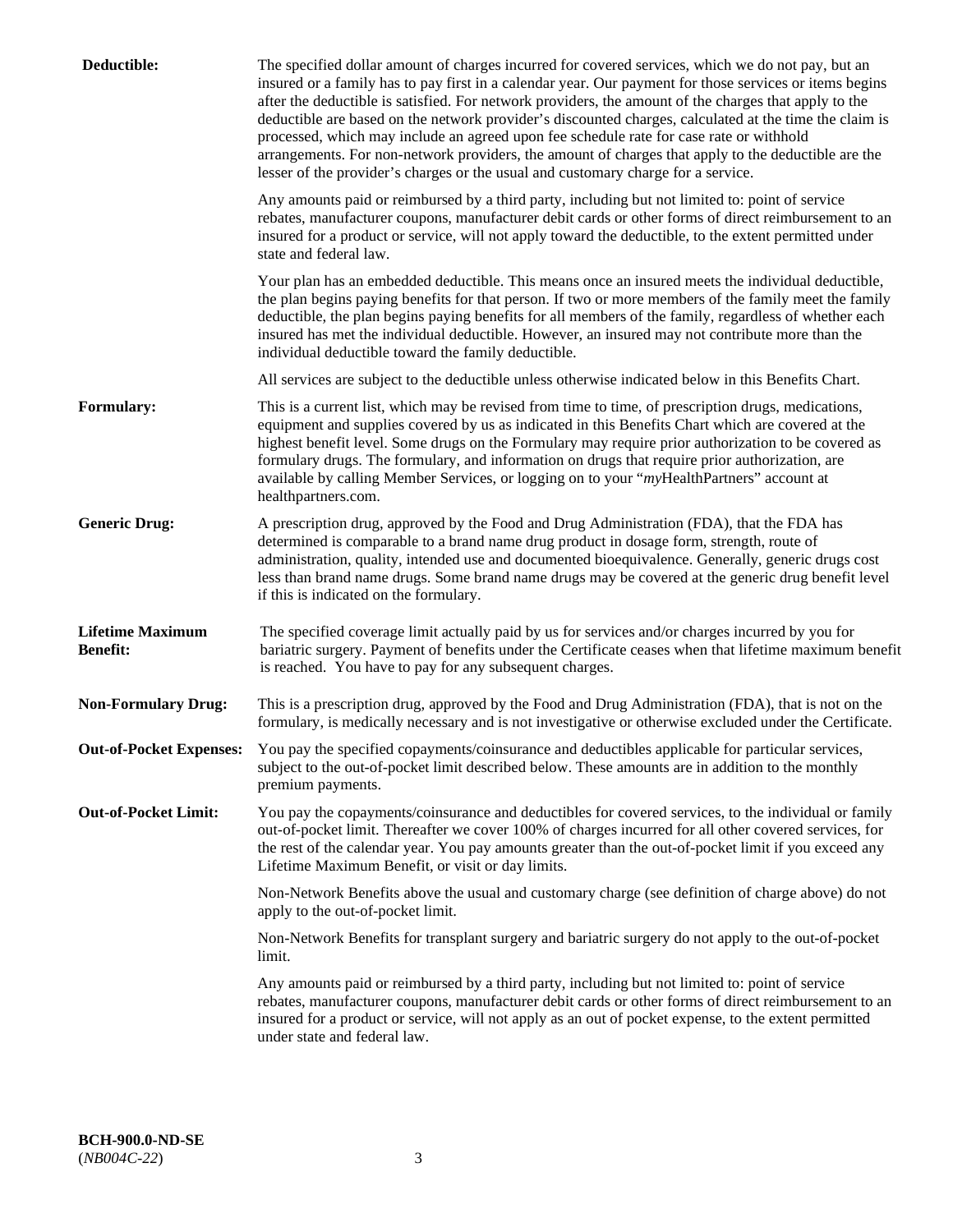You are responsible to keep track of the out-of-pocket expenses. Contact our Member Services Department for assistance in determining the amount paid by the enrollee for specific eligible services received. Claims for reimbursement under the out-of-pocket limit provisions are subject to the same time limits and provisions described under the "Claims Provisions" section of the Certificate.

**Specialty Drug List:** This is a current list, which may be revised from time to time, of prescription drugs, medications, equipment and supplies, which are typically bio-pharmaceuticals. The purpose of a specialty drug list is to facilitate enhanced monitoring of complex therapies used to treat specific conditions. Specialty drugs are covered by us as indicated in this Benefits Chart. The specialty drug list is available by calling Member Services, or logging on to your "*my*HealthPartners" account at [healthpartners.com.](http://www.healthpartners.com/)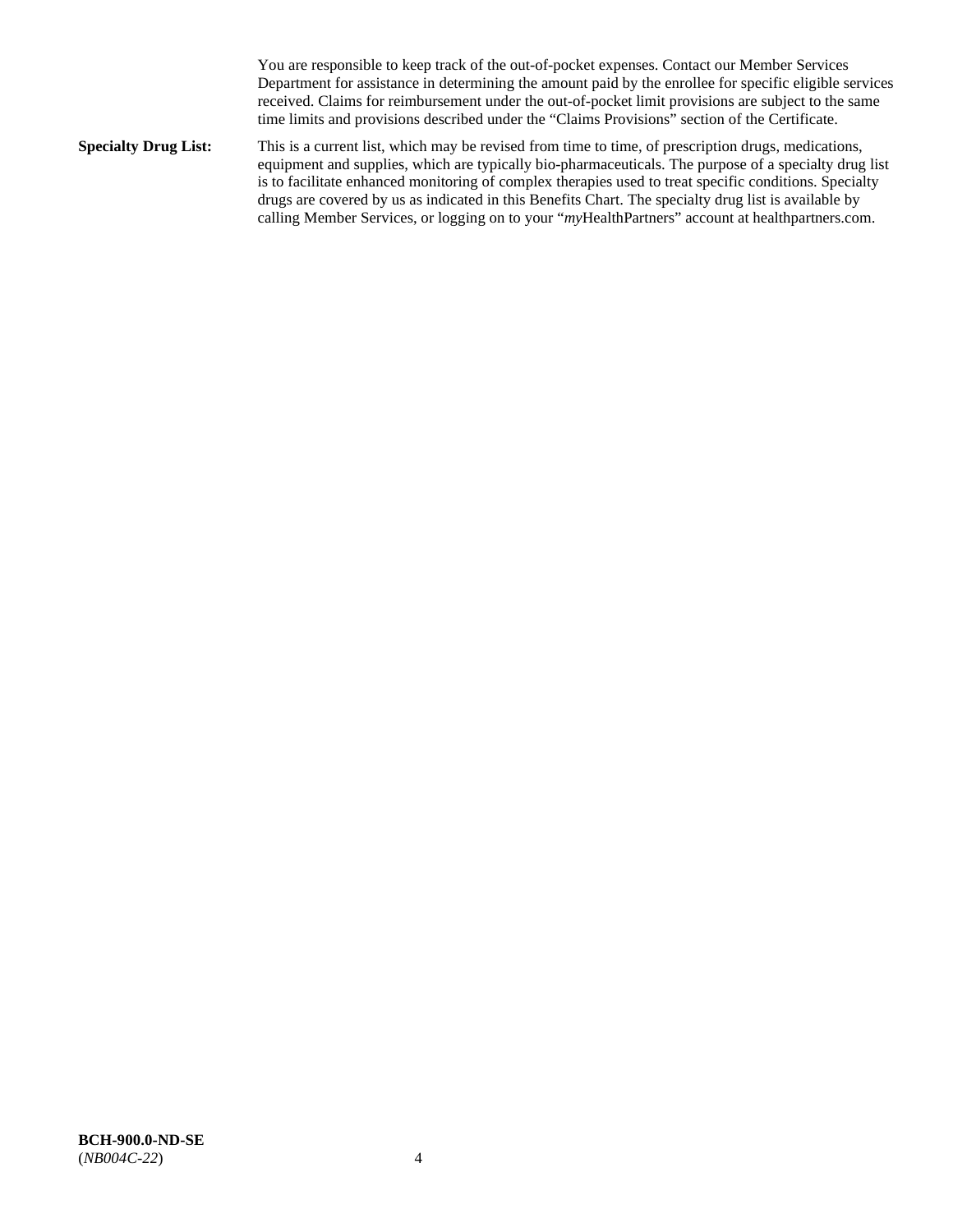### **DEDUCTIBLES AND OUT-OF-POCKET LIMITS**

### **Individual Calendar Year Deductible**

| <b>Network Benefits</b> | <b>Non-Network Benefits</b> |
|-------------------------|-----------------------------|
| \$3,000                 | \$10,000                    |

### **Family Calendar Year Deductible**

| <b>Network Benefits</b> | <b>Non-Network Benefits</b> |
|-------------------------|-----------------------------|
| \$9,000                 | \$20,000                    |

A separate deductible must be satisfied under the Network Benefits and Non-Network Benefits.

Your plan has an embedded deductible. This means once an insured meets the individual deductible, the plan begins paying benefits for that person. If two or more members of the family meet the family deductible, the plan begins paying benefits for all members of the family, regardless of whether each insured has met the individual deductible. However, an insured may not contribute more than the individual deductible toward the family deductible.

Any amounts paid or reimbursed by a third party, including but not limited to: point of service rebates, manufacturer coupons, manufacturer debit cards or other forms of direct reimbursement to an insured for a product or service, will not apply toward the deductible, to the extent permitted under state and federal law.

### **Individual Calendar Year Out-of-Pocket Limit**

| <b>Network Benefits</b> | <b>Non-Network Benefits</b> |
|-------------------------|-----------------------------|
| \$8,000                 | \$30,000                    |

### **Family Calendar Year Out-of-Pocket Limit**

| <b>Network Benefits</b> | <b>Non-Network Benefits</b> |
|-------------------------|-----------------------------|
| \$16,000                | \$60,000                    |

A separate Out-of-Pocket Limit must be satisfied under the Network Benefits and Non-Network Benefits.

Non-Network Benefits above the usual and customary charge will not apply toward the individual or family Out-of-Pocket Limit.

Non-Network Benefits for transplant surgery and bariatric surgery do not apply to the out-of-pocket limit.

Any amounts paid or reimbursed by a third party, including but not limited to: point of service rebates, manufacturer coupons, manufacturer debit cards or other forms of direct reimbursement to an insured for a product or service, will not apply as an out of pocket expense, to the extent permitted under state and federal law.

#### **Lifetime maximum benefit for bariatric surgery**

| <b>Network Benefits</b> | <b>Non-Network Benefits</b> |
|-------------------------|-----------------------------|
| Unlimited.              | \$5,000                     |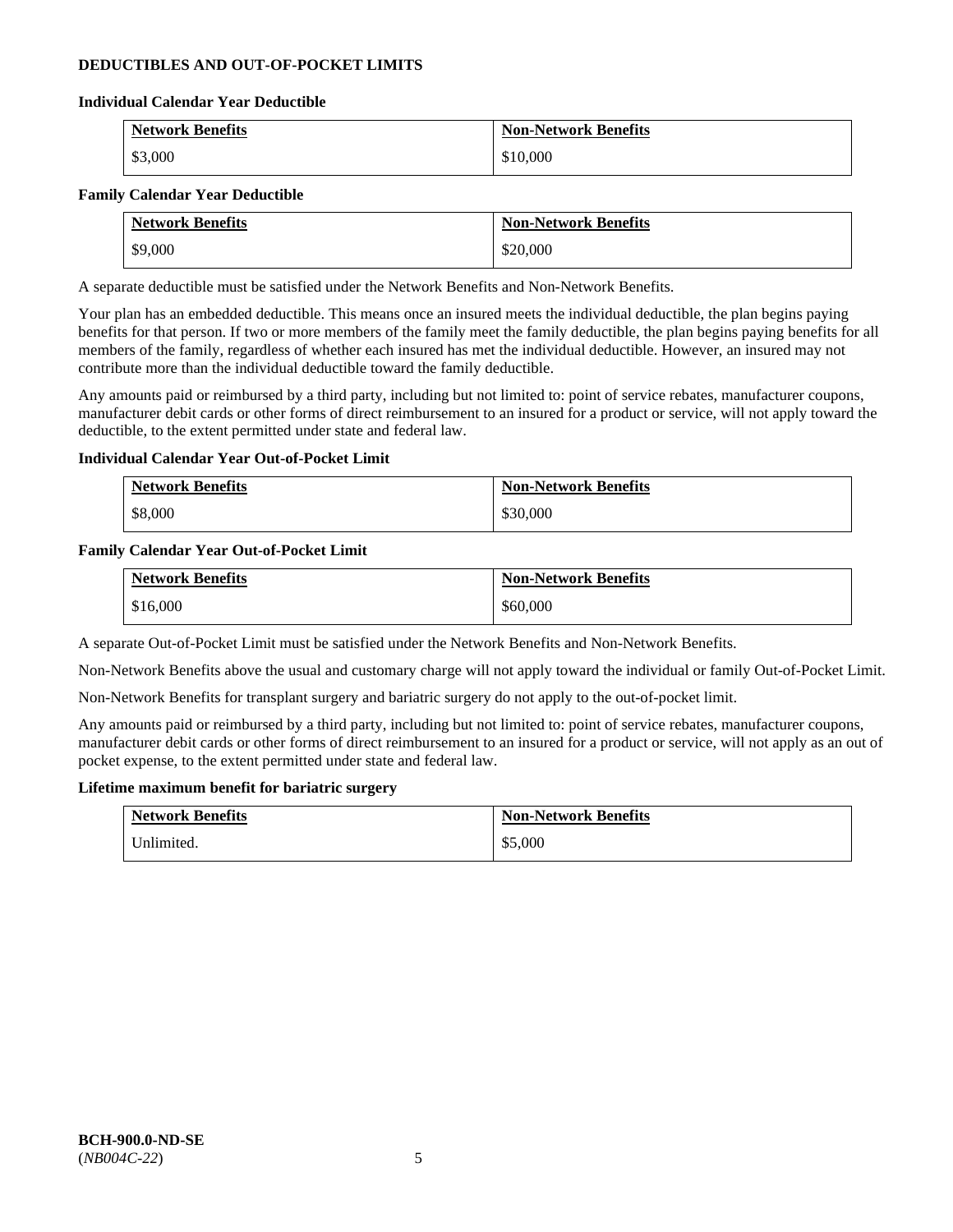# **AMBULANCE AND MEDICAL TRANSPORTATION**

### **Covered Services:**

We cover ambulance and medical transportation for medical emergencies.

We also cover medically necessary, non-emergency ground and air medical transportation if it meets our medical coverage criteria. Under the No Surprises Act, non-network health care providers and facilities are required to provide patients with a plain-language consumer notice explaining that patient consent is required to receive non-emergency before that provider can bill at the higher non-network rate.

Covered services and supplies are based on established medical policies, which are subject to periodic review and modification by the medical or dental directors. These medical policies (medical coverage criteria) and applicable prior authorization requirements are available by calling Member Services, or logging on to your "*my*HealthPartners" account a[t healthpartners.com.](http://www.healthpartners.com/)

#### **Ambulance and medical transportation (other than non-emergency air ambulance transportation)**

| <b>Network Benefits</b>      | <b>Non-Network Benefits</b> |
|------------------------------|-----------------------------|
| 70% of the charges incurred. | See Network Benefits.       |

#### **Non-emergency air ambulance transportation**

| <b>Network Benefits</b>      | <b>Non-Network Benefits</b> |
|------------------------------|-----------------------------|
| 70% of the charges incurred. | See Network Benefits.       |

For Non-Network air ambulance service providers, the eligible charges are limited to the average HealthPartners reimbursement rate for Network air ambulance service providers licensed by the state of North Dakota.

### **Not Covered:**

• See "Services Not Covered" in the Group Certificate.

# **BEHAVIORAL HEALTH SERVICES**

#### **Covered Services:**

Covered services are based on established medical policies, which are subject to periodic review and modification by the medical directors. These medical policies (medical coverage criteria) are available by calling Member Services, or logging on to your "*my*HealthPartners" account at [healthpartners.com.](http://healthpartners.com/)

### **Mental health services**

We cover services for mental health diagnoses as described in the Diagnostic and Statistical Manual of Mental Disorders - Fifth Edition (DSM-5) (most recent edition).

**Outpatient services, including intensive outpatient and day treatment services:** We cover medically necessary outpatient professional mental health services for evaluation, crisis intervention, and treatment of mental health disorders.

A comprehensive diagnostic assessment will be used as the basis for a determination by a mental health professional, concerning the appropriate treatment and the extent of services required.

Outpatient services we cover for a diagnosed mental health condition include the following:

- Individual, group, family, and multi-family therapy;
- Medication management provided by a physician, certified nurse practitioner, or physician's assistant;
- Psychological testing services for the purposes of determining the differential diagnoses and treatment planning for patients currently receiving behavioral health services;
- Day treatment and intensive outpatient services in a licensed program;
- Partial hospitalization services in a licensed hospital or community mental health center;
- Psychotherapy and nursing services provided in the home if authorized by us;
- Treatment for gender dysphoria; and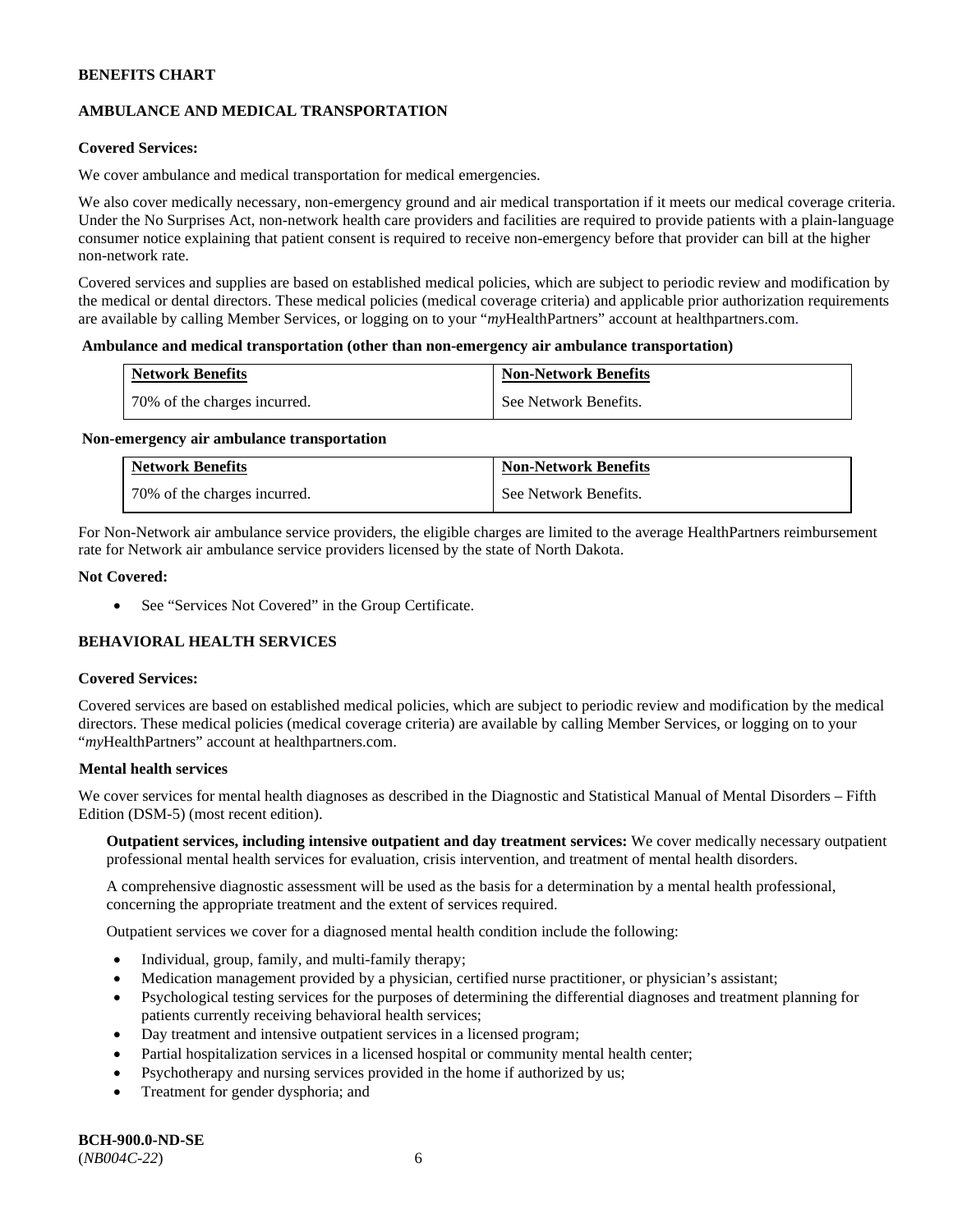• Medically necessary Applied Behavioral Analysis (ABA) prescribed or ordered for an individual diagnosed with an autism spectrum disorder by a licensed physician or a licensed psychologist. For other autism services covered under this Benefits Chart, see the habilitative benefit under Physical Therapy, Occupational Therapy and Speech Therapy.

| <b>Network Benefits</b>                                                                                                                                                                                                                                                                                                                             | <b>Non-Network Benefits</b>                                                                                                                                                                                                                                                                                                                         |
|-----------------------------------------------------------------------------------------------------------------------------------------------------------------------------------------------------------------------------------------------------------------------------------------------------------------------------------------------------|-----------------------------------------------------------------------------------------------------------------------------------------------------------------------------------------------------------------------------------------------------------------------------------------------------------------------------------------------------|
| The first five hours of treatment in a calendar year<br>are covered at 100% of the charges incurred, not<br>subject to the deductible. A group visit counts as one<br>half hour toward the five hours. Day treatment,<br>intensive outpatient services and partial<br>hospitalization services are not eligible for the first<br>five hour benefit. | The first five hours of treatment in a calendar year<br>are covered at 100% of the charges incurred, not<br>subject to the deductible. A group visit counts as<br>one half hour toward the five hours. Day treatment,<br>intensive outpatient services and partial<br>hospitalization services are not eligible for the first<br>five hour benefit. |
| We cover additional hours at 100% of the charges<br>incurred, subject to your copayment of \$45 per visit.<br>Deductible does not apply.                                                                                                                                                                                                            | We cover additional hours at 50% of the charges<br>incurred.                                                                                                                                                                                                                                                                                        |

For family therapy, only one copayment will be charged, regardless of the number of insureds primarily involved in the therapy.

### **Group therapy**

| <b>Network Benefits</b>                                                                                     | <b>Non-Network Benefits</b>  |
|-------------------------------------------------------------------------------------------------------------|------------------------------|
| 100% of the charges incurred, subject to your<br>copayment of \$20 per visit.<br>Deductible does not apply. | 50% of the charges incurred. |

**Inpatient services, including mental health residential treatment services:** We cover the following:

- Medically necessary inpatient services in a hospital and professional services for treatment of mental health disorders. Medical stabilization is covered under inpatient hospital services in the "Hospital and Skilled Nursing Facility Services" section; and
- Medically necessary mental health residential treatment services. This care must be authorized by us and provided by a hospital or residential behavioral health treatment facility licensed by the local state or Department of Health and Human Services. Services not covered under this benefit include halfway houses, group homes, extended care facilities, shelter services, correctional services, detention services, transitional services, group residential services, foster care services and wilderness programs.

| <b>Network Benefits</b>      | <b>Non-Network Benefits</b>  |
|------------------------------|------------------------------|
| 70% of the charges incurred. | 50% of the charges incurred. |

### **Substance use disorder (SUD) services**

We cover medically necessary services for assessments by a licensed alcohol and drug counselor and treatment of substance use disorders as defined in the latest edition of the DSM-5.

**Outpatient services, including intensive outpatient and day treatment services:** We cover medically necessary outpatient professional services for the diagnosis and treatment of substance use disorder. Substance use disorder treatment services must be provided by a program licensed by the local Department of Health and Human Services.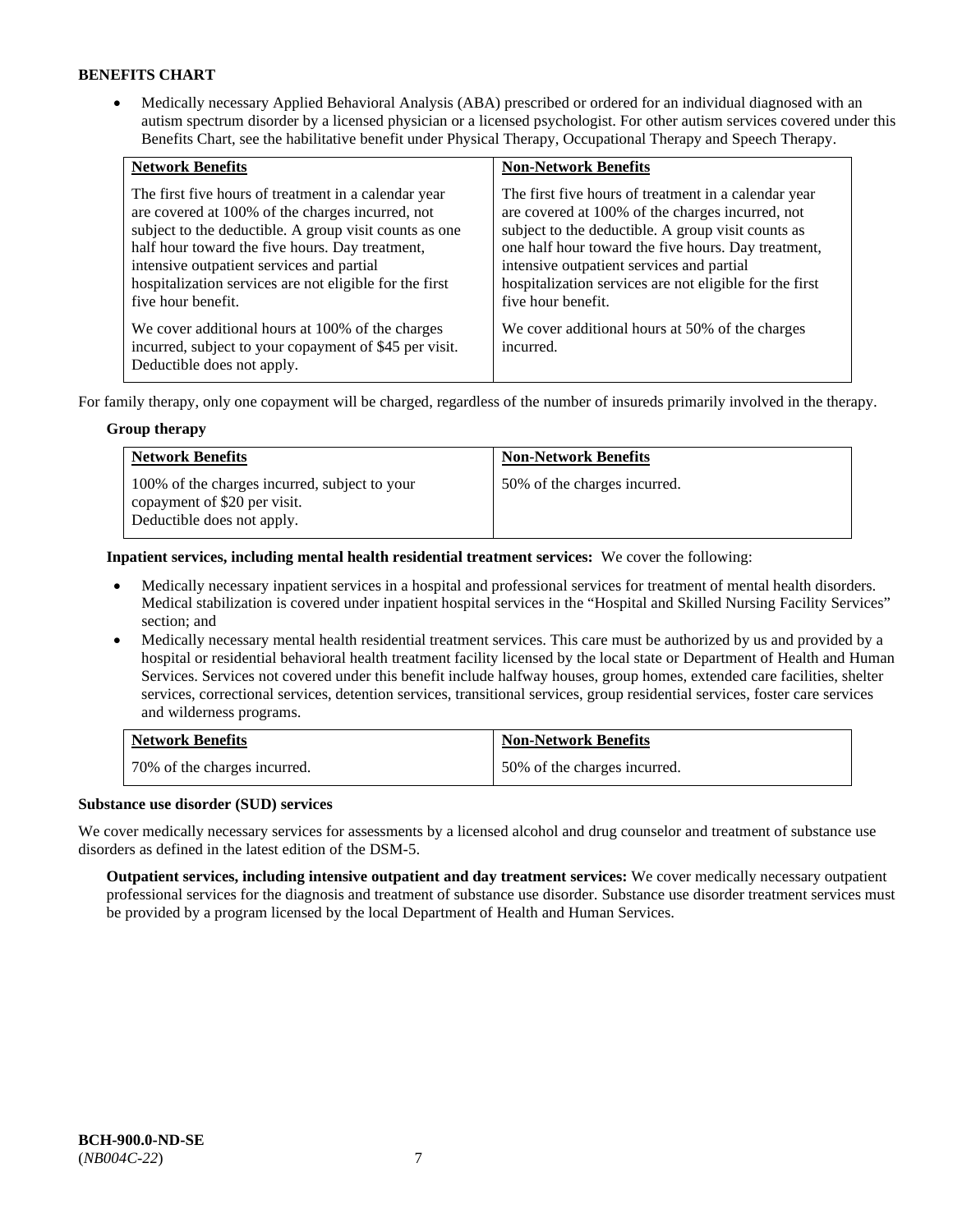Outpatient services we cover for a diagnosed substance use disorder include the following:

- Individual, group, family, and multi-family therapy provided in an office setting;
- Opiate replacement therapy including methadone and buprenorphine treatment; and
- Day treatment and intensive outpatient services in a licensed program.

| <b>Network Benefits</b>                                                                                                                                                                                                                          | <b>Non-Network Benefits</b>                                                                                                                                                                                                                      |
|--------------------------------------------------------------------------------------------------------------------------------------------------------------------------------------------------------------------------------------------------|--------------------------------------------------------------------------------------------------------------------------------------------------------------------------------------------------------------------------------------------------|
| The first five visits of treatment in a calendar year<br>are covered at 100% of the charges incurred not<br>subject to the deductible. Day treatment and<br>intensive outpatient services are not eligible for the<br>first five visits benefit. | The first five visits of treatment in a calendar year<br>are covered at 100% of the charges incurred not<br>subject to the deductible. Day treatment and<br>intensive outpatient services are not eligible for the<br>first five visits benefit. |
| We cover additional visits at 100% of the charges<br>incurred, subject to your copayment of \$45 per visit.<br>Deductible does not apply.                                                                                                        | We cover additional visits at 50% of the charges<br>incurred.                                                                                                                                                                                    |

For family therapy, only one copayment will be charged, regardless of the number of insureds primarily involved in the therapy.

**Inpatient Services:** We cover the following:

- Medically necessary inpatient services in a hospital or primary residential treatment in a licensed substance use disorder treatment center. Primary residential treatment is an intensive residential treatment program of limited duration, typically 30 days or less;
- Services provided in a hospital that is licensed by the local state and accredited by Medicare; and
- Detoxification services in a hospital or community detoxification facility if it is licensed by the local Department of Health and Human Services.

| <b>Network Benefits</b>      | <b>Non-Network Benefits</b>  |
|------------------------------|------------------------------|
| 70% of the charges incurred. | 50% of the charges incurred. |

### **Not Covered:**

• See "Services Not Covered" in the Group Certificate.

### **CHIROPRACTIC SERVICES**

#### **Covered Services:**

We cover chiropractic services for rehabilitative care. Chiropractic services are adjustments to any abnormal articulations of the human body, especially those of the spinal column, for the purpose of giving freedom of action to impinged nerves that may cause pain or deranged function.

Massage therapy which is performed in conjunction with other treatment/modalities by a chiropractor, is part of a prescribed treatment plan and is not billed separately is covered.

| <b>Network Benefits</b>                                                                                     | <b>Non-Network Benefits</b>                                           |
|-------------------------------------------------------------------------------------------------------------|-----------------------------------------------------------------------|
| 100% of the charges incurred, subject to your<br>copayment of \$45 per visit.<br>Deductible does not apply. | 50% of the charges incurred.<br>Limit of 20 visits per calendar year. |

**Not Covered:** 

- Massage therapy for the purpose of comfort or convenience of the insured.
- See "Services Not Covered" in the Group Certificate.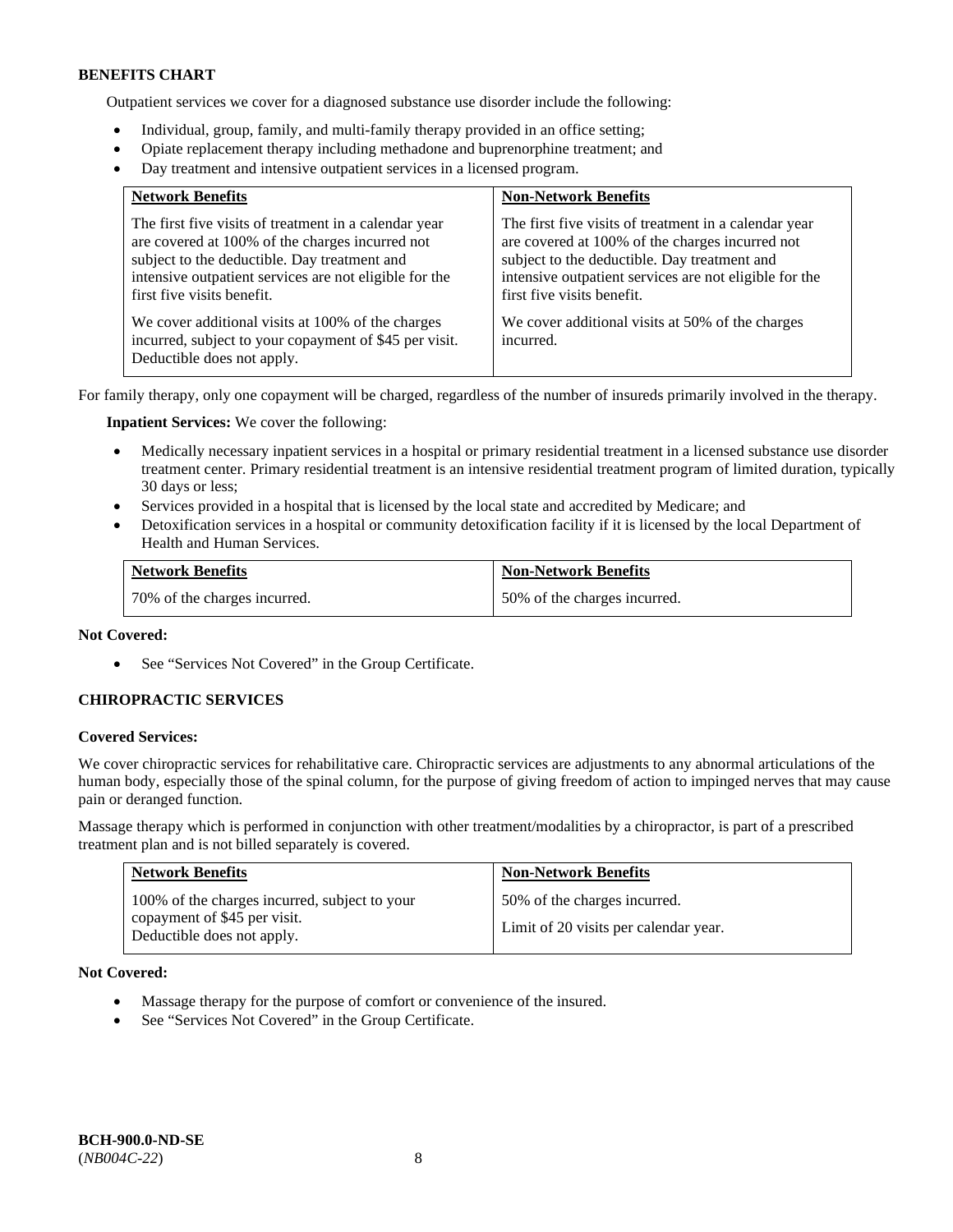# **CLINICAL TRIALS**

### **Covered Services:**

We cover certain routine services if you participate in a Phase I, Phase II, Phase III or Phase IV clinical trial that is conducted in relation to the prevention, detection, or treatment of cancer or other life-threatening disease or condition as defined in the Affordable Care Act. We cover routine patient costs for services that would be eligible under this Benefits Chart if the service were provided outside of a clinical trial.

| <b>Network Benefits</b>                                | <b>Non-Network Benefits</b>                           |
|--------------------------------------------------------|-------------------------------------------------------|
| Coverage level is same as corresponding Network        | Coverage level is same as corresponding Non-          |
| Benefits, depending on type of service provided        | Network Benefits, depending on type of service        |
| such as Office Visits for Illness or Injury, Inpatient | provided such as Office Visits for Illness or Injury, |
| or Outpatient Hospital Services.                       | Inpatient or Outpatient Hospital Services.            |

### **Not Covered:**

- The investigative item, device or service itself.
- Items or services that are provided solely to satisfy data collection and analysis needs and that are not used in the direct clinical management of the patient.
- A service that is clearly inconsistent with widely accepted and established standards of care for a particular diagnosis.
- See "Services Not Covered" in the Group Certificate.

# **DENTAL SERVICES**

### **Covered Services:**

We cover services as described below.

**Accidental dental services:** We cover dentally necessary services to treat and restore damage done to sound, natural, unrestored teeth as a result of an accidental injury. Coverage is for damage caused by external trauma to face and mouth only, not for cracked or broken teeth which result from biting or chewing. We cover restorations, root canals, crowns and replacement of teeth lost that are directly related to the accident in which the insured was involved. We cover initial exams, x-rays, and palliative treatment including extractions, and other oral surgical procedures directly related to the accident. Subsequent treatment must be initiated within the specified time-frame and must be directly related to the accident. We do not cover restoration and replacement of teeth that are not "sound and natural" at the time of the accident.

Full mouth rehabilitation to correct occlusion (bite) and malocclusion (misaligned teeth not due to the accident) are not covered.

When an implant-supported dental prosthetic treatment is pursued, the accidental dental benefit will be applied to the prosthetic procedure. Benefits are limited to the amount that would be paid toward the placement of a removable dental prosthetic appliance that could be used in the absence of implant treatment. Care must be provided or pre-authorized by a HealthPartners dentist.

| <b>Network Benefits</b>      | <b>Non-Network Benefits</b>  |
|------------------------------|------------------------------|
| 70% of the charges incurred. | 50% of the charges incurred. |

For all accidental dental services, treatment and/or restoration must be initiated within six months of the date of the injury. Coverage is limited to the initial course of treatment and/or initial restoration. Services must be provided within 24 months of the date of injury to be covered.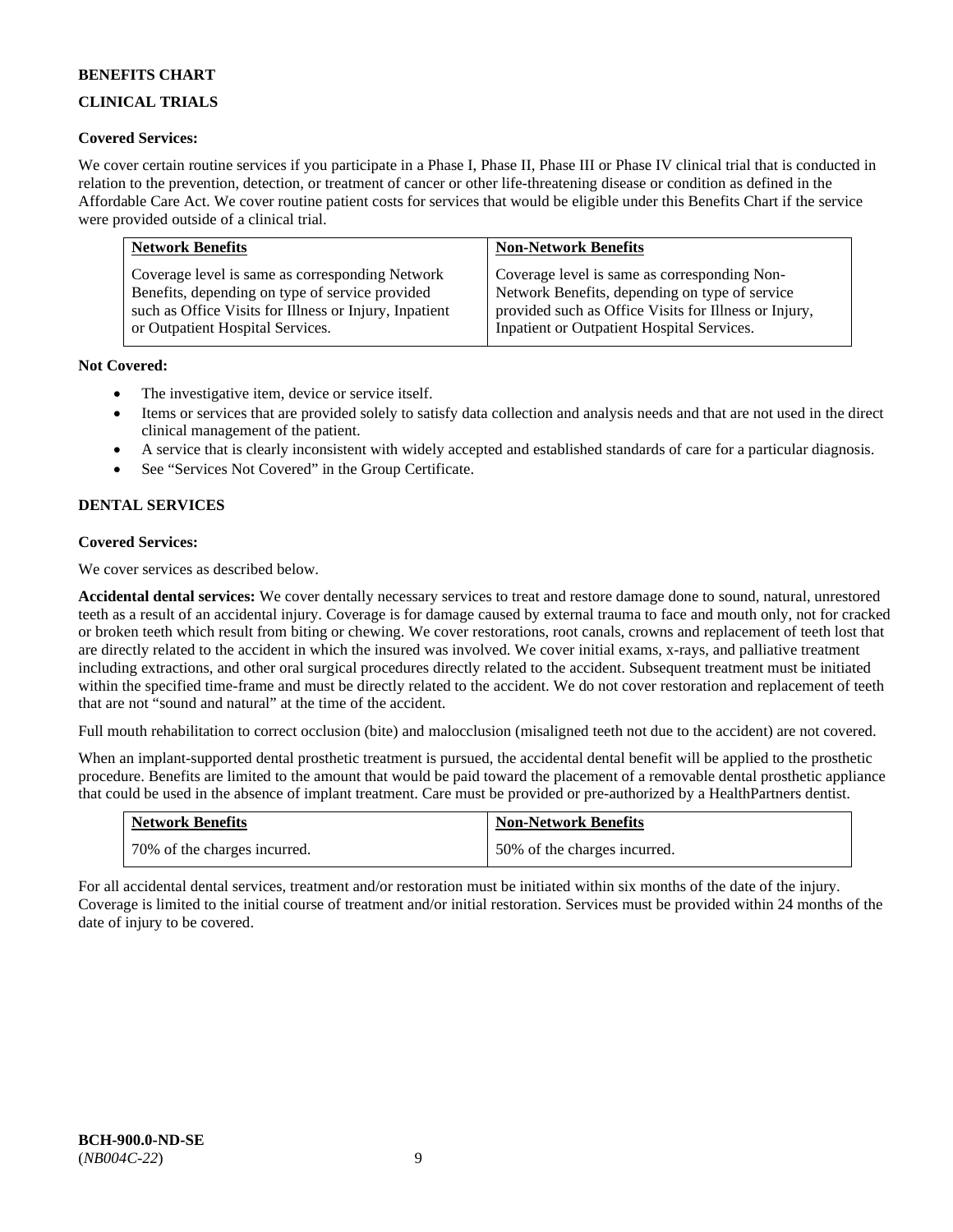### **Medical referral dental services**

**Medically necessary outpatient dental services:** We cover medically necessary outpatient dental services. Coverage is limited to dental services required for treatment of an underlying medical condition, e.g., removal of teeth to complete radiation treatment for cancer of the jaw, cysts and lesions.

| <b>Network Benefits</b>                                                                                     | <b>Non-Network Benefits</b>  |
|-------------------------------------------------------------------------------------------------------------|------------------------------|
| 100% of the charges incurred, subject to your<br>copayment of \$45 per visit.<br>Deductible does not apply. | 50% of the charges incurred. |

**Medically necessary hospitalization and anesthesia for dental care:** We cover medically necessary hospitalization and anesthesia for dental care. This is limited to charges incurred by an insured who: (1) is a child under age 9; (2) is severely disabled; or (3) has a medical condition, and requires hospitalization or general anesthesia for dental care treatment. The requirement of a hospital setting must be due to an insured's underlying medical condition. Coverage is limited to facility and anesthesia charges. Anesthesia is covered in a hospital or a dental office. Oral surgeon/dentist professional fees are not covered. The following are examples, though not all-inclusive, of medical conditions which may require hospitalization for dental services: severe asthma, severe airway obstruction or hemophilia. Hospitalization required due to the behavior of the insured or due to the extent of the dental procedure is not covered.

| <b>Network Benefits</b>      | <b>Non-Network Benefits</b>  |
|------------------------------|------------------------------|
| 70% of the charges incurred. | 50% of the charges incurred. |

**Medical complications of dental care:** We cover medical complications of dental care. Treatment must be medically necessary care and related to medical complications of non-covered dental care, including complications of the head, neck, or substructures.

| <b>Network Benefits</b>                                                                                     | <b>Non-Network Benefits</b>  |
|-------------------------------------------------------------------------------------------------------------|------------------------------|
| 100% of the charges incurred, subject to your<br>copayment of \$45 per visit.<br>Deductible does not apply. | 50% of the charges incurred. |

**Oral surgery:** We cover oral surgery. Coverage is limited to treatment of medical conditions requiring oral surgery, such as treatment of oral neoplasm, non-dental cysts, fracture of the jaws, trauma of the mouth and jaws, and any other oral surgery procedures provided as medically necessary dental services.

| <b>Network Benefits</b>                                                                                     | <b>Non-Network Benefits</b>  |
|-------------------------------------------------------------------------------------------------------------|------------------------------|
| 100% of the charges incurred, subject to your<br>copayment of \$45 per visit.<br>Deductible does not apply. | 50% of the charges incurred. |

**Treatment of cleft lip and cleft palate of a dependent child:** We cover treatment of cleft lip and cleft palate of a dependent child, to the limiting age in the definition of an "Eligible Dependent", including orthodontic treatment and oral surgery directly related to the cleft. Benefits for individuals age 26 up to the limiting age for coverage of the dependent are limited to inpatient or outpatient expenses arising from medical and dental treatment that was scheduled or initiated prior to the dependent turning age 19. Dental services which are not required for the treatment of cleft lip or cleft palate are not covered. If a dependent child covered under the Certificate is also covered under a dental plan which includes orthodontic services, that dental plan shall be considered primary for the necessary orthodontic services. Oral appliances are subject to the same copayment, conditions and limitations as durable medical equipment.

| <b>Network Benefits</b>                                                                                     | <b>Non-Network Benefits</b>  |
|-------------------------------------------------------------------------------------------------------------|------------------------------|
| 100% of the charges incurred, subject to your<br>copayment of \$45 per visit.<br>Deductible does not apply. | 50% of the charges incurred. |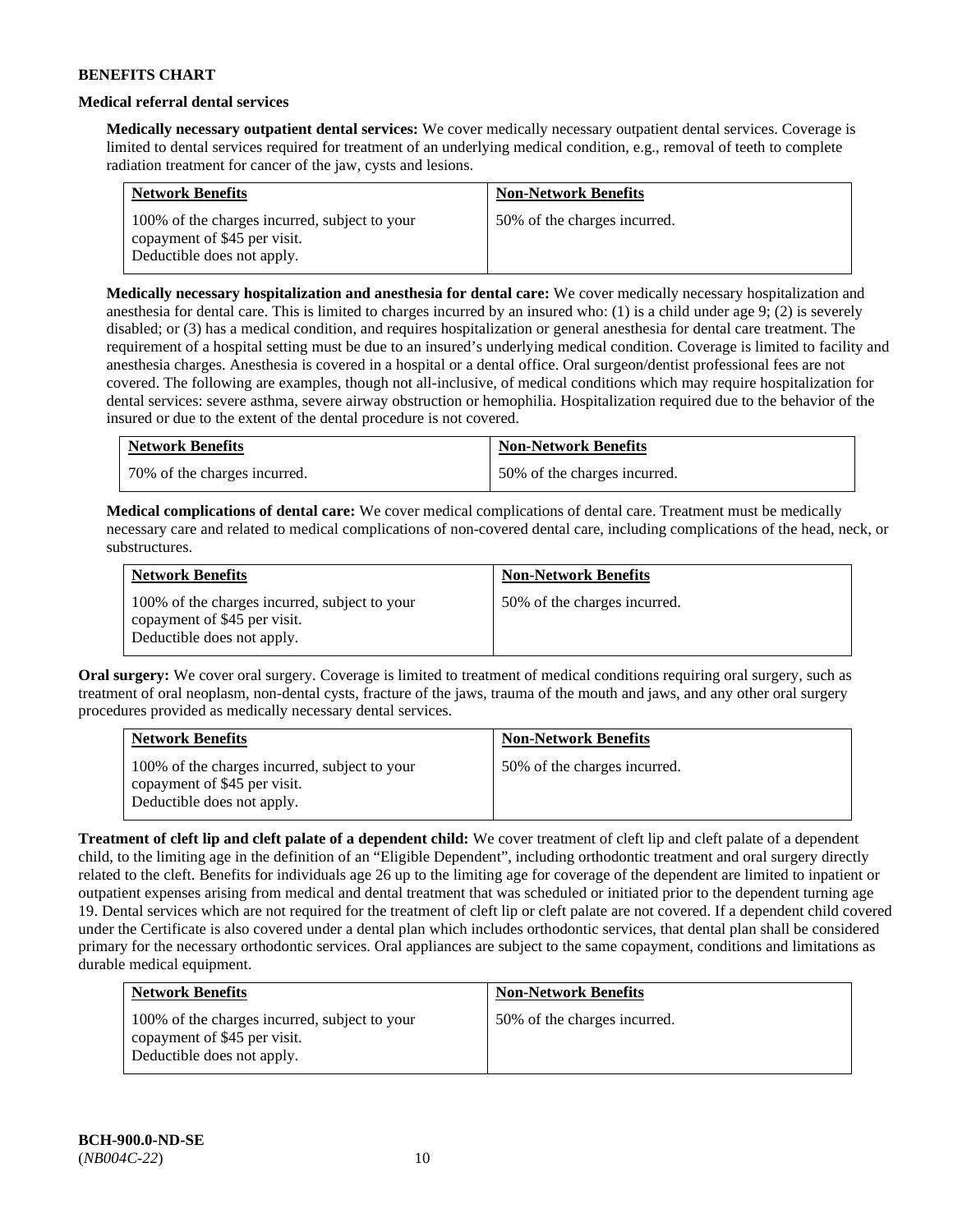**Treatment of temporomandibular disorder (TMD) and craniomandibular disorder (CMD):** We cover surgical and nonsurgical treatment of temporomandibular disorder (TMD) and craniomandibular disorder (CMD), which is medically necessary care. Dental services which are not required to directly treat TMD or CMD are not covered.

| <b>Network Benefits</b>                                                                                     | <b>Non-Network Benefits</b>  |
|-------------------------------------------------------------------------------------------------------------|------------------------------|
| 100% of the charges incurred, subject to your<br>copayment of \$45 per visit.<br>Deductible does not apply. | 50% of the charges incurred. |

# **Not Covered:**

- Dental treatment, procedures or services not listed in this Benefits Chart.
- Accident related dental services if treatment is (1) provided to teeth which are not sound and natural, (2) to teeth which have been restored, (3) initiated beyond six months from the date of the injury, (4) received beyond the initial treatment or restoration or (5) received beyond 24 months from the date of injury.
- Oral surgery to remove wisdom teeth, except as stated in the Pediatric Dental Amendment.
- Orthognathic treatment or procedures and all related services.
- See "Services Not Covered" in the Group Certificate.

# **DIABETES AND HYPERTENSION DISEASE MANAGEMENT PROGRAM**

### **Covered Services:**

If you meet criteria for coverage, you may qualify for the Diabetes and/or Hypertension Disease Management Program.

The program covers group health coaching which focuses on weight loss, exercise, behavior modification and health education through Omada Health.

| <b>Network Benefits</b>                                     | <b>Non-Network Benefits</b> |
|-------------------------------------------------------------|-----------------------------|
| 100% of the charges incurred.<br>Deductible does not apply. | Not applicable.             |

### **Not Covered:**

See "Services Not Covered" in the Group Certificate.

# **DIABETIC EQUIPMENT AND SUPPLIES**

### **Covered Services:**

We cover physician prescribed medically appropriate and necessary drugs and supplies used in the management and treatment of diabetes for insureds with gestational, Type I or Type II diabetes including durable diabetic equipment and disposable supplies, as described below.

Certain items are only covered if your condition meets our coverage criteria and obtained through an authorized vendor. For more information on what we cover and any prior authorization requirements, call Member Services or log on to your "*my*HealthPartners" account at [healthpartners.com.](http://www.healthpartners.com/)

Insulin and medications for diabetes are covered as outpatient drugs under the "Prescription Drug Services" section.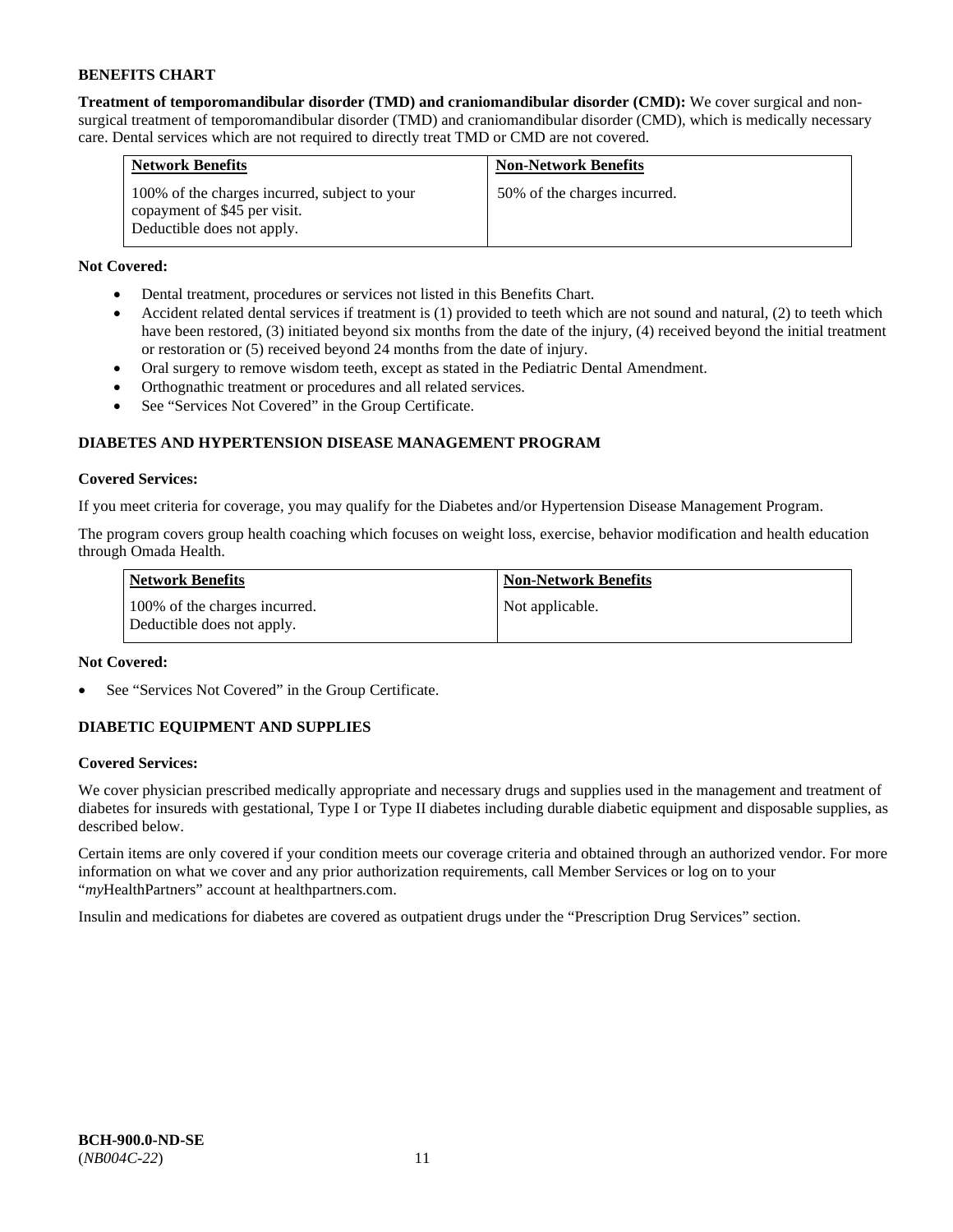**Pumps and pump supplies.** These include diabetic insulin pumps, diabetic infusion pumps and infusion pump supplies such as infusion sets, tubing, connectors and syringe reservoirs.

| <b>Network Benefits</b>                                    | <b>Non-Network Benefits</b>  |
|------------------------------------------------------------|------------------------------|
| Pumps received at a pharmacy:                              | 50% of the charges incurred. |
| 70% of the charges incurred.<br>Deductible does not apply. |                              |
| Pumps received from a non-pharmacy approved<br>vendor:     |                              |
| 70% of the charges incurred.                               |                              |

### **All other durable equipment and diabetic supplies**

Durable Diabetic Equipment and Supplies. These include continuous glucose monitoring system (CGMS), transmitter, sensors and receivers, diabetic blood glucose monitors and control/calibrating solutions (for checking accuracy or testing equipment and test strips).

Disposable Diabetic Supplies. These are one-time use supplies, including syringes, lancets, lancet devices, blood and urine ketone test strips, and needles.

Certain diabetic supplies and equipment must be purchased at a pharmacy.

| <b>Network Benefits</b>                                              | <b>Non-Network Benefits</b>  |
|----------------------------------------------------------------------|------------------------------|
| If received through a pharmacy:                                      | 50% of the charges incurred. |
| 70% of the charges incurred.<br>Deductible does not apply.           |                              |
| If received through a non-pharmacy provider:                         |                              |
| 70% of the charges incurred if purchased from an<br>approved vendor. |                              |

# **Limitations:**

- No more than a 93-day supply of diabetic supplies is covered and dispensed at a time.
- We require that certain diabetic supplies and equipment be purchased at a pharmacy.
- Diabetic supplies and equipment are limited to certain models and brands.
- Durable medical equipment and supplies must be obtained from or repaired by approved vendors.
- Covered services and supplies are based on established medical policies which are subject to periodic review and modification by the medical directors. Our coverage policy for diabetic supplies includes information on our required models and brands. These medical policies (medical coverage criteria) are available by calling Member Services, or logging on to your "myHealthPartners" account a[t healthpartners.com.](http://www.healthpartners.com/)

### **Not Covered:**

- Replacement or repair of any covered items, if the items are (i) damaged or destroyed by misuse, abuse or carelessness, (ii)
- lost; or (iii) stolen.
- Duplicate or similar items.
- Labor and related charges for repair of any covered items which are more than the cost of replacement by an approved
- vendor.
- Batteries for monitors and equipment.
- Sales tax, mailing, delivery charges, service call charges.
- See "Services Not Covered" in the Group Certificate.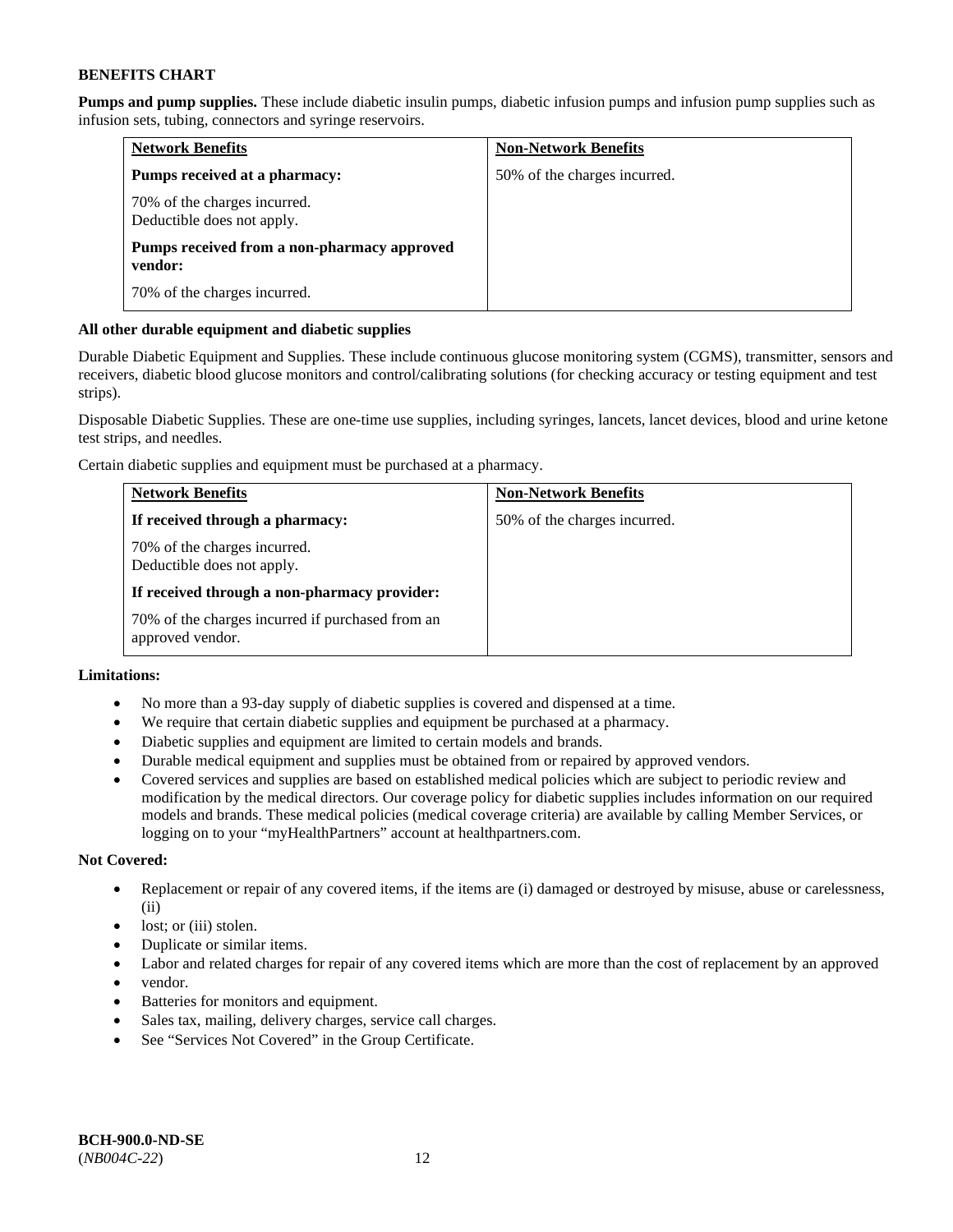# **DIAGNOSTIC IMAGING SERVICES**

### **Covered Services:**

We cover diagnostic imaging, when ordered by a provider and provided in a clinic or outpatient hospital facility (to see the benefit level for inpatient hospital or skilled nursing facility services, see benefits under "Inpatient Hospital and Skilled Nursing Facility Services").

### **Outpatient magnetic resonance imaging (MRI) and computed tomography (CT)**

| <b>Network Benefits</b>      | <b>Non-Network Benefits</b>  |
|------------------------------|------------------------------|
| 70% of the charges incurred. | 50% of the charges incurred. |

### **All other outpatient diagnostic imaging services**

#### **Services for illness or injury**

| <b>Network Benefits</b>      | <b>Non-Network Benefits</b>  |
|------------------------------|------------------------------|
| 70% of the charges incurred. | 50% of the charges incurred. |

### **Preventive services (MRI/CT procedures are not considered preventive)**

Diagnostic imaging services associated with preventive services are covered at the benefit level shown in the "Preventive Services" section of this Benefits Chart.

#### **Not Covered:**

See "Services Not Covered" in the Group Certificate.

# **DURABLE MEDICAL EQUIPMENT, PROSTHETICS, ORTHOTICS AND SUPPLIES**

#### **Covered Services:**

We cover equipment, supplies and services, as described below. Certain items are only covered if your condition meets our coverage criteria. For more information on what we cover and any prior authorization requirements, call Member Services or log on to your "*my*HealthPartners" account at [healthpartners.com.](http://www.healthpartners.com/)

- Durable medical equipment, such as wheelchairs, ventilators, oxygen, oxygen equipment, continuous positive airway pressure (CPAP) devices, hospital beds, and related services.
- Prosthetics, including breast prostheses, artificial limbs and artificial eyes, and related supplies.
- Orthotics.
- Medical supplies, including splints, surgical stockings, casts and dressings.
- Enteral feedings.
- Special dietary treatment for Phenylketonuria (PKU) and oral amino acid based elemental formula if it meets our medical coverage criteria.

Diabetic equipment and supplies are covered under the "Diabetic Equipment and Supplies" section.

#### **Special dietary treatment for Phenylketonuria (PKU) if it meets our medical coverage criteria**

| Network Benefits                                           | <b>Non-Network Benefits</b>  |
|------------------------------------------------------------|------------------------------|
| 70% of the charges incurred.<br>Deductible does not apply. | 50% of the charges incurred. |

#### **Oral amino acid based elemental formula if it meets our medical coverage criteria**

| <b>Network Benefits</b>      | <b>Non-Network Benefits</b>  |
|------------------------------|------------------------------|
| 70% of the charges incurred. | 50% of the charges incurred. |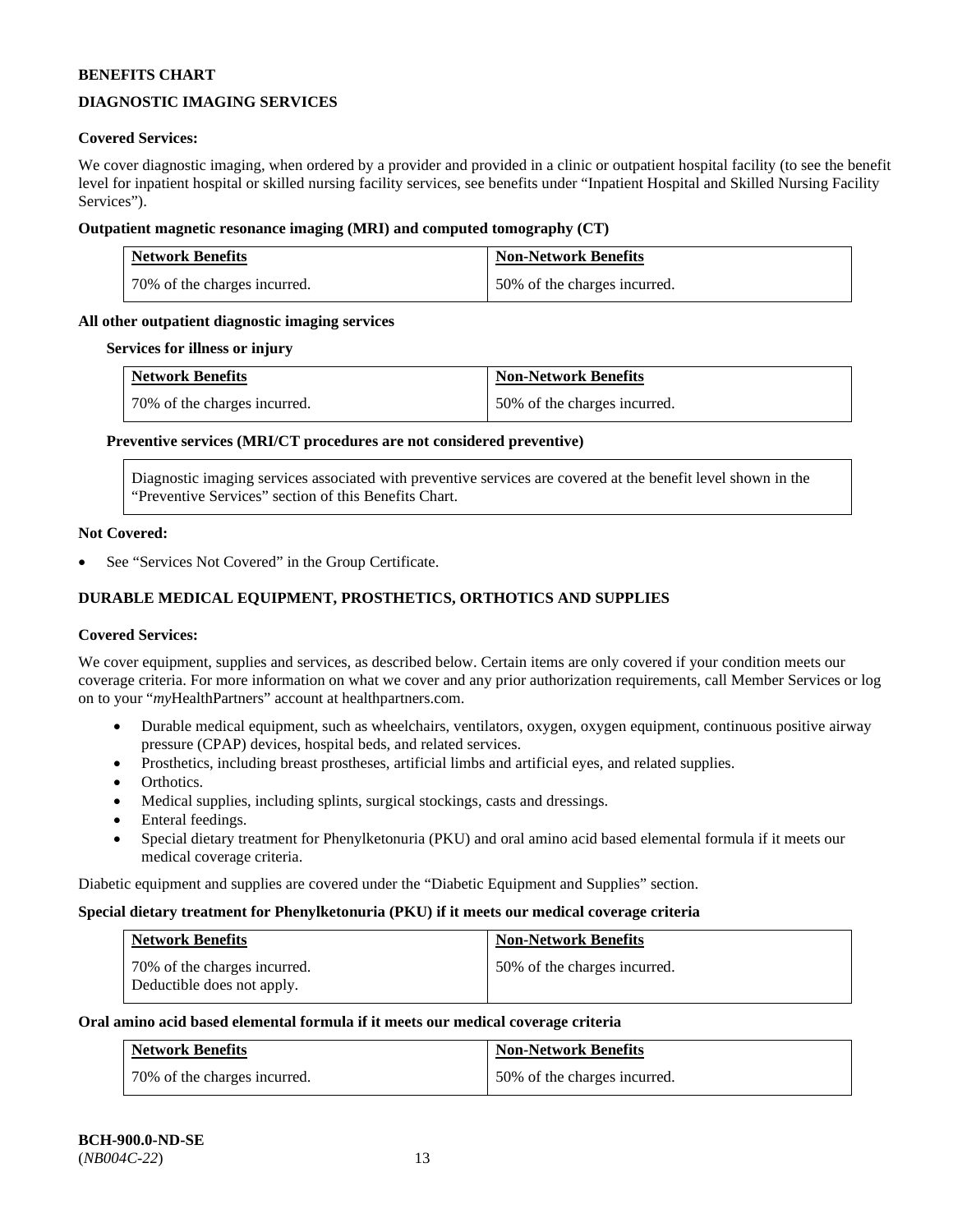### **All other durable medical equipment, prosthetics, orthotics and supplies**

| <b>Network Benefits</b>      | <b>Non-Network Benefits</b>  |
|------------------------------|------------------------------|
| 70% of the charges incurred. | 50% of the charges incurred. |

### **Limitations:**

Coverage of durable medical equipment is limited by the following:

- Payment will not exceed the cost of an alternate piece of equipment or service that is effective and medically necessary.
- For prosthetic benefits, other than hair prostheses (i.e., wigs) for hair loss resulting from alopecia areata and oral appliances for cleft lip and cleft palate, payment will not exceed the cost of an alternate piece of equipment or service that is effective, medically necessary and enables insureds to conduct standard activities of daily living.
- We reserve the right to determine if an item will be approved for rental vs. purchase.
- Durable medical equipment and supplies must be obtained from or repaired by approved vendors.
- Covered services and supplies are based on established medical policies which are subject to periodic review and modification by the medical or dental directors. Our coverage policy for diabetic supplies includes information on our required models and brands. These medical policies (medical coverage criteria) are available by calling Member Services, or logging on to your "*my*HealthPartners" account at [healthpartners.com.](http://www.healthpartners.com/)

### **Not Covered:**

Items which are not eligible for coverage include, but are not limited to:

- Replacement or repair of any covered items, if the items are (i) damaged or destroyed by misuse, abuse or carelessness, (ii) lost; or (iii) stolen.
- Duplicate or similar items.
- Labor and related charges for repair of any covered items which are more than the cost of replacement by an approved vendor.
- Sales tax, mailing, delivery charges, service call charges.
- Items which are primarily educational in nature or for hygiene, vocation, comfort, convenience or recreation.
- Communication aids or devices: equipment to create, replace or augment communication abilities including, but not limited to, speech processors, receivers, communication boards, or computer or electronic assisted communication.
- Hearing aids (implantable and external, including osseointegrated or bone anchored) and their fitting, except as specifically described in this Benefits Chart. This exclusion does not apply to cochlear implants.
- Eyeglasses, contact lenses and their fitting, measurement and adjustment, except as specifically described in this Benefits Chart.
- Hair prostheses (wigs).
- Household equipment which primarily has customary uses other than medical, such as, but not limited to, exercise cycles, air purifiers, central or unit air conditioners, water purifiers, non-allergenic pillows, mattresses or waterbeds.
- Household fixtures including, but not limited to, escalators or elevators, ramps, swimming pools and saunas.
- Modifications to the structure of the home including, but not limited to, its wiring, plumbing or charges for installation of equipment.
- Vehicle, car or van modifications including, but not limited to, hand brakes, hydraulic lifts and car carrier.
- Rental equipment while owned equipment is being repaired by non-contracted vendors, beyond one month rental of medically necessary equipment.
- Other equipment and supplies, including but not limited to assistive devices, that we determine are not eligible for coverage.
- See "Services Not Covered" in the Group Certificate.

### **EMERGENCY AND URGENTLY NEEDED CARE SERVICES**

#### **Covered Services:**

We cover services for emergency care and urgently needed care if the services are otherwise eligible for coverage under this Benefits Chart.

**Urgently needed care.** These are services to treat an unforeseen illness or injury, which are required in order to prevent a serious deterioration in your health, and which cannot be delayed until the next available clinic or office hours.

**BCH-900.0-ND-SE** (*NB004C-22*) 14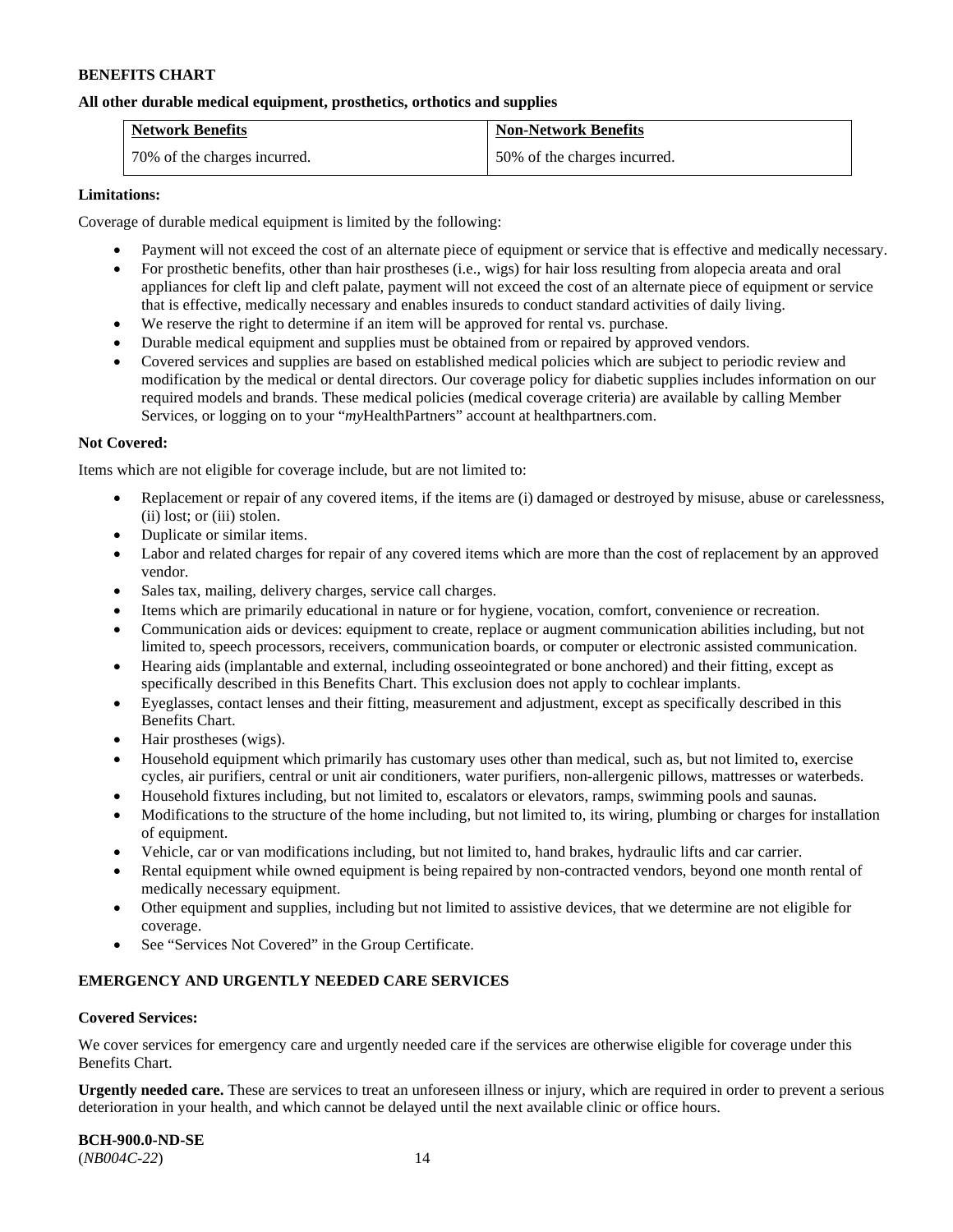#### **Urgently needed care at clinics**

| <b>Network Benefits</b>                                                       | <b>Non-Network Benefits</b> |
|-------------------------------------------------------------------------------|-----------------------------|
| 100% of the charges incurred, subject to your<br>copayment of \$45 per visit. | See Network Benefits.       |
| Deductible does not apply.                                                    |                             |

**Emergency Care.** These are services to treat: (1) the sudden, unexpected onset of illness or injury which, if left untreated or unattended until the next available clinic or office hours, would result in hospitalization, or (2) a condition requiring professional health services immediately necessary to preserve life or stabilize health. Emergency care includes emergency services as defined in Division BB, Title I, Section 102 of the Consolidated Appropriations Act of 2021. Emergency care also includes an immediate response service available on a 24-hour, seven-day-a-week basis for each child, or person, having a psychiatric crisis, a mental health crisis, or a mental health emergency.

When reviewing claims for coverage of emergency services, our medical director will take into consideration (1) a reasonable layperson's belief that the circumstances required immediate medical care that could not wait until the next working day or next available clinic appointment; (2) the time of day and day of the week the care was provided; (3) the presenting symptoms including but not limited to severe pain, to ensure that the decision to reimburse the emergency care is not made solely on the basis of the actual diagnosis.

### **Emergency care in a hospital emergency room, including professional services of a physician**

| <b>Network Benefits</b>        | <b>Non-Network Benefits</b> |
|--------------------------------|-----------------------------|
| 1 70% of the charges incurred. | See Network Benefits.       |

### **Inpatient emergency care in a hospital including post-stabilization services as required under the federal No Surprises Act and its implementing regulations**

| <b>Network Benefits</b>      | <b>Non-Network Benefits</b> |
|------------------------------|-----------------------------|
| 70% of the charges incurred. | See Network Benefits.       |

#### **Not Covered:**

• See "Services Not Covered" in the Group Certificate.

### **GENE THERAPY**

### **Covered Services:**

We cover gene therapy treatment that meets our current medical coverage criteria.

| <b>Network Benefits</b>                                                                                                                                                                          | <b>Non-Network Benefits</b> |
|--------------------------------------------------------------------------------------------------------------------------------------------------------------------------------------------------|-----------------------------|
| Coverage level is same as corresponding Network<br>Benefits, depending on type of service provided<br>such as Office Visits for Illness or Injury, Inpatient<br>or Outpatient Hospital Services. | No coverage.                |

#### **Limitations:**

- Gene therapy must be provided by a designated provider.
- Specific types of gene therapy are limited to therapies and conditions specified in our medical coverage criteria.

#### **Not Covered:**

See "Services Not Covered" in the Group Certificate.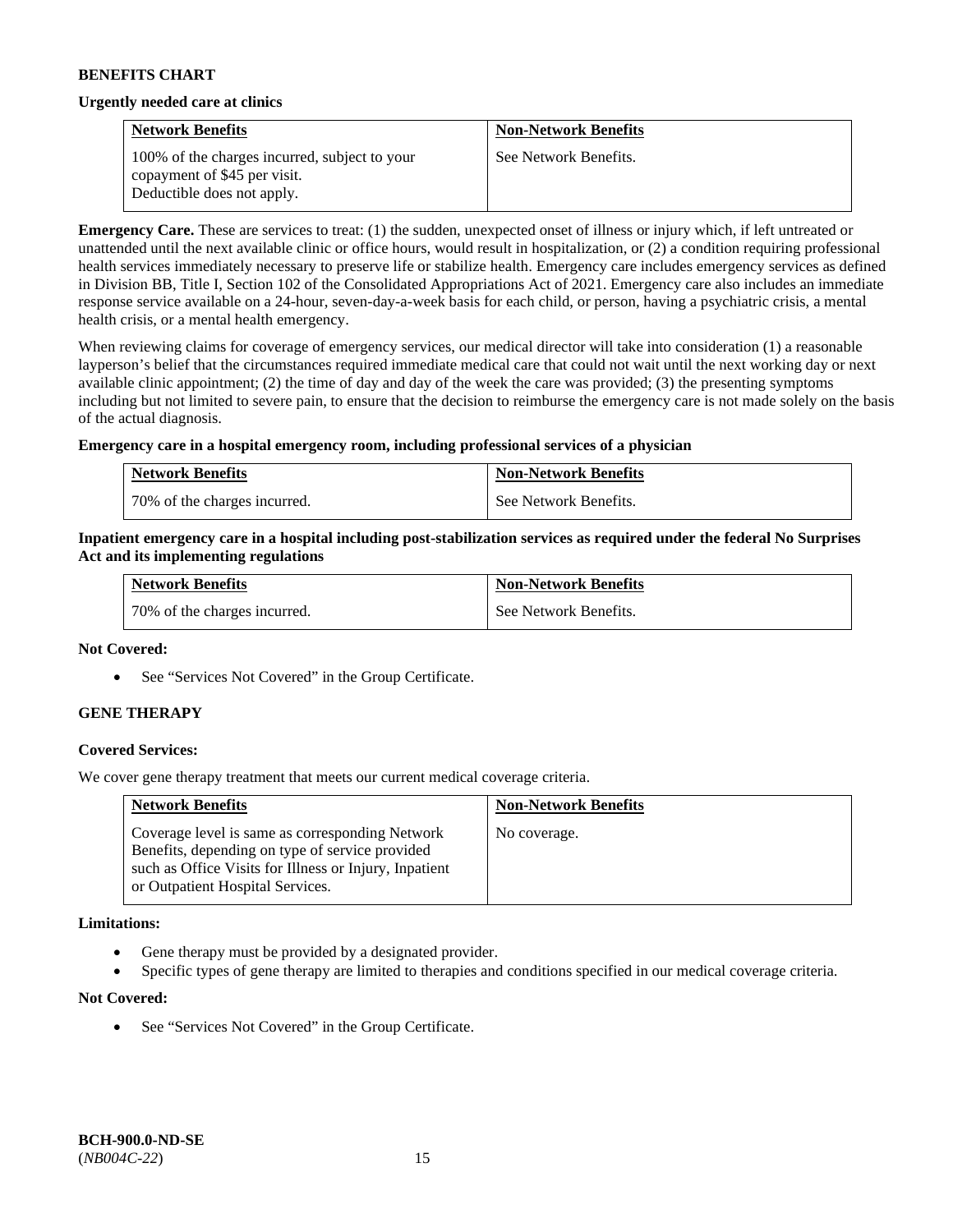# **HEALTH EDUCATION**

# **Covered Services:**

We cover education for preventive services and education for the management of chronic health problems (such as diabetes). Coverage includes medical nutrition therapy, that is provided by a certified, registered, or licensed health care professional working in a program consistent with the national standards of diabetes self-management education as established by the American Diabetes Association.

| <b>Network Benefits</b>                                     | <b>Non-Network Benefits</b>  |
|-------------------------------------------------------------|------------------------------|
| 100% of the charges incurred.<br>Deductible does not apply. | 50% of the charges incurred. |

### **Not Covered:**

• See "Services Not Covered" in the Group Certificate.

### **HOME HEALTH SERVICES**

### **Covered Services:**

We cover skilled nursing services, physical therapy, occupational therapy, speech therapy, respiratory therapy and other therapeutic services, non-routine prenatal and postnatal services, routine postnatal well child visits (as described in the Medical Coverage Criteria), phototherapy services for newborns, home health aide services and other eligible home health services when provided in your home, if you are homebound (i.e., unable to leave home without considerable effort due to a medical condition. Lack of transportation does not constitute homebound status). For phototherapy services for newborns and high risk prenatal services, supplies and equipment are included.

We cover total parenteral nutrition/intravenous ("TPN/IV") therapy, equipment, supplies and drugs in connection with IV therapy. IV line care kits are covered under Durable Medical Equipment.

You do not need to be homebound to receive total parenteral nutrition/intravenous ("TPN/IV") therapy.

We cover palliative care benefits. Palliative care includes symptom management, education and establishing goals of care. We waive the requirement that you be homebound for a limited number of home visits for palliative care (as shown in this Benefits Chart), if you have a life-threatening, non-curable condition which has a prognosis of survival of two years or less. Additional palliative care visits are eligible under the home health services benefit if you are homebound and meet all other requirements defined in this section.

Home health services are eligible and covered only when:

- medically necessary; and
- provided as rehabilitative care, terminal care or maternity care; and
- ordered by a physician, and included in the written home care plan.

#### **Physical therapy, occupational therapy, speech therapy, respiratory therapy, home health aide services and palliative care**

| <b>Network Benefits</b>                                                                                     | <b>Non-Network Benefits</b>  |
|-------------------------------------------------------------------------------------------------------------|------------------------------|
| 100% of the charges incurred, subject to your<br>copayment of \$45 per visit.<br>Deductible does not apply. | 50% of the charges incurred. |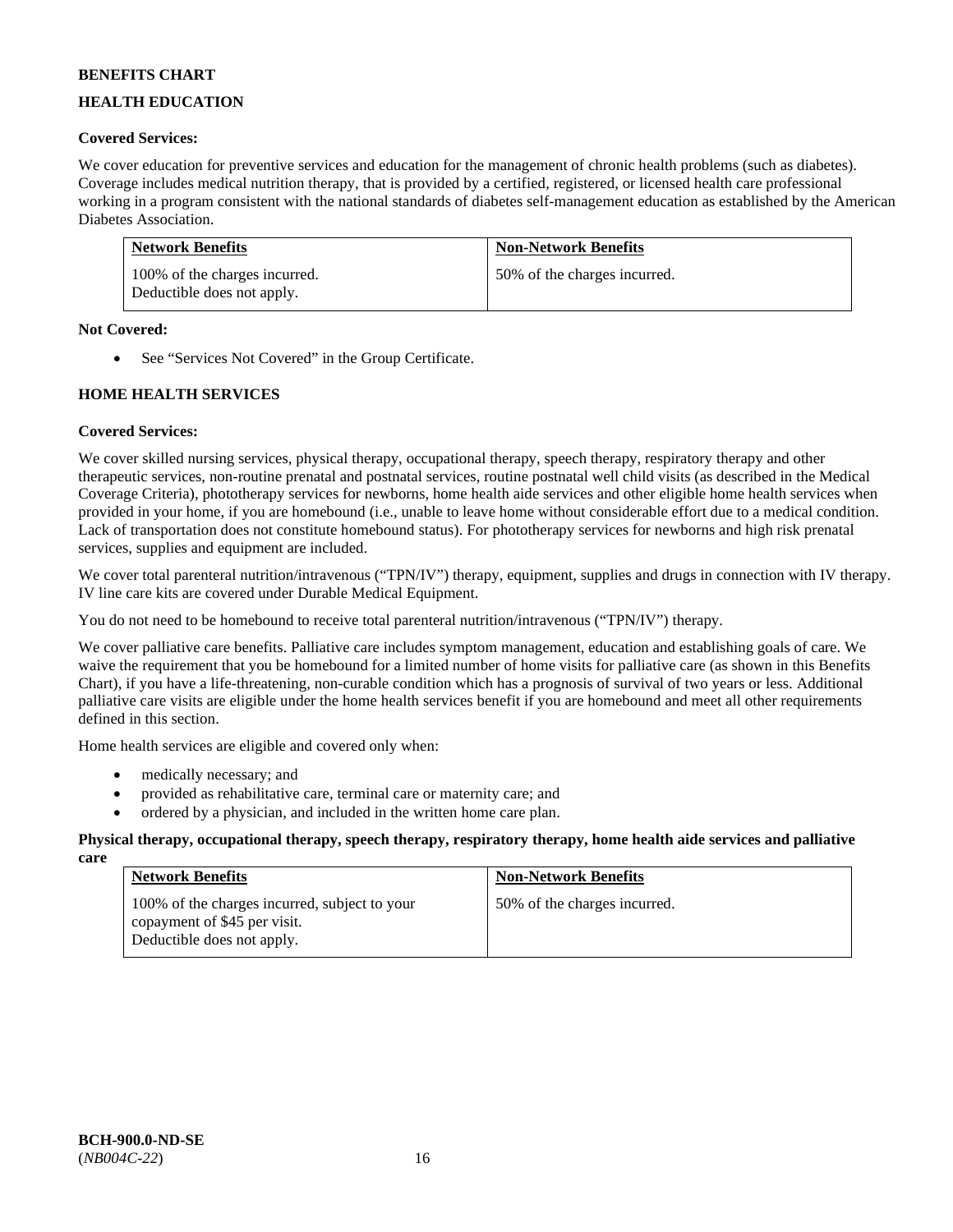#### **TPN/IV therapy, skilled nursing services, non-routine prenatal/postnatal services and phototherapy**

| <b>Network Benefits</b>                                     | <b>Non-Network Benefits</b>  |
|-------------------------------------------------------------|------------------------------|
| 100% of the charges incurred.<br>Deductible does not apply. | 50% of the charges incurred. |

Each 24-hour visit (or shifts of up to 24-hour visits) equals one visit and counts toward the Maximum visits for all other services shown below. Any visit that lasts less than 24 hours, regardless of the length of the visit, will count as one visit toward the Maximum visits for all other services shown below. All visits must be medically necessary and benefit eligible.

#### **Routine postnatal well child visits**

| <b>Network Benefits</b>                                     | <b>Non-Network Benefits</b>  |
|-------------------------------------------------------------|------------------------------|
| 100% of the charges incurred.<br>Deductible does not apply. | 50% of the charges incurred. |

#### **Maximum visits for palliative care**

If you are eligible to receive palliative care in the home and you are not homebound, there is a maximum of 12 visits per calendar year.

### **Maximum visits for all other services**

All other home health services are limited to 40 visits per calendar year. The routine postnatal well child visit does not count toward the visit limit.

#### **Limitations:**

- Home health services are not provided as a substitute for a primary caregiver in the home or as relief (respite) for a primary caregiver in the home. We will not reimburse family members or residents in your home for the above services.
- A service shall not be considered a skilled nursing service merely because it is performed by, or under the direct supervision of, a licensed nurse. Where a service (such as tracheotomy suctioning or ventilator monitoring) or like services, can be safely and effectively performed by a non-medical person (or self-administered), without the direct supervision of a licensed nurse, the service shall not be regarded as a skilled nursing service, whether or not a skilled nurse actually provides the service. The unavailability of a competent person to provide a non-skilled service shall not make it a skilled service when a skilled nurse provides it. Only the skilled nursing component of so-called "blended" services (i.e. services which include skilled and non-skilled components) are covered under this Benefits Chart.

#### **Not Covered:**

- Financial or legal counseling services.
- Housekeeping or meal services in your home.
- Private duty nursing services.
- Vocational rehabilitation and recreational or educational therapy. Recreation therapy is therapy provided solely for the purpose of recreation, including but not limited to: (a) requests for physical therapy or occupational therapy to improve athletic ability, and (b) braces or guards to prevent sports injuries.
- See "Services Not Covered" in the Group Certificate.

### **HOME HOSPICE SERVICES**

#### **Applicable Definitions:**

**Part-time.** This is up to two hours of service per day, more than two hours is considered continuous care.

**Continuous Care.** This is from two to twelve hours of service per day provided by a registered nurse, licensed practical nurse, or home health aide, during a period of crisis in order to maintain a terminally ill patient at home.

**Appropriate Facility.** This is a nursing home, hospice residence, or other inpatient facility.

| <b>BCH-900.0-ND-SE</b> |  |
|------------------------|--|
| $(NB004C-22)$          |  |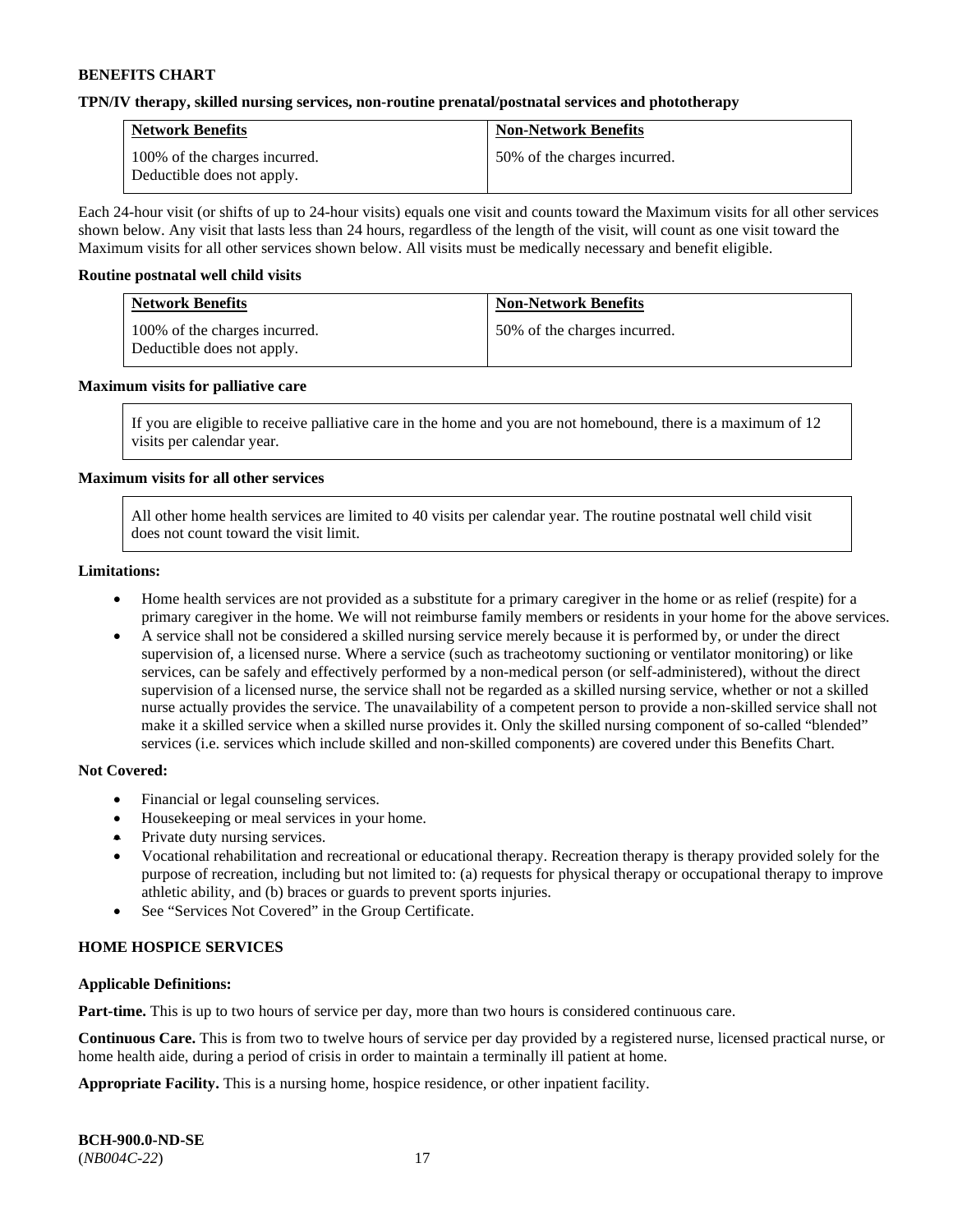**Custodial Care Related to Hospice Services.** This means providing assistance in the activities of daily living and the care needed by a terminally ill patient which can be provided by primary caregiver (i.e., family member or friend) who is responsible for the patient's home care.

# **Covered Services:**

**Home Hospice Program.** We cover the services described below if you are terminally ill and accepted as a home hospice program participant. You must meet the eligibility requirements of the program, and elect to receive services through the home hospice program. The services will be provided in your home, with inpatient care available when medically necessary as described below. If you elect to receive hospice services, you do so in lieu of curative treatment for your terminal illness for the period you are enrolled in the home hospice program.

**Eligibility:** In order to be eligible to be enrolled in the home hospice program, you must: (1) be a terminally ill patient (prognosis of six months or less); (2) have chosen a palliative treatment focus (i.e., emphasizing comfort and supportive services rather than treatment attempting to cure the disease or condition); and (3) continue to meet the terminally ill prognosis as reviewed by our medical director or his or her designee over the course of care. You may withdraw from the home hospice program at any time.

**Eligible Services:** Hospice services include the following services provided in accordance with an approved hospice treatment plan.

- Home Health Services:
	- o Part-time care provided in your home by an interdisciplinary hospice team (which may include a physician, nurse, social worker, and spiritual counselor) and medically necessary home health services are covered.
	- o One or more periods of continuous care in your home or in a setting which provides day care for pain or symptom management, when medically necessary, will be covered.
	- Inpatient Services: We cover medically necessary inpatient services.
- Other Services:
	- o Respite care is covered for care in your home or in an appropriate facility, to give your primary caregivers (i.e., family members or friends) rest and/or relief when necessary in order to maintain a terminally ill patient at home.
	- o Medically necessary medications for pain and symptom management.
	- o Semi-electric hospital beds and other durable medical equipment are covered.
	- o Emergency and non-emergency care is covered.

| <b>Network Benefits</b>                                     | <b>Non-Network Benefits</b>  |
|-------------------------------------------------------------|------------------------------|
| 100% of the charges incurred.<br>Deductible does not apply. | 50% of the charges incurred. |

Respite care is limited to five days per episode and respite care and continuous care combined are limited to 30 days.

### **Not Covered:**

- Financial or legal counseling services.
- Housekeeping or meal services in your home.
- Custodial or maintenance care related to hospice services, whether provided in the home or in a nursing home.
- Any service not specifically described as covered services under this home hospice services benefits.
- Any services provided by members of your family or residents in your home.
- See "Services Not Covered" in the Group Certificate.

### **HOSPITAL AND SKILLED NURSING FACILITY SERVICES**

#### **Covered Services:**

We cover services as described below.

#### **Medical or surgical hospital services**

**Inpatient hospital services:** We cover the following medical or surgical services, for the treatment of acute illness or injury, which require the level of care only provided in an acute care facility. These services must be authorized by a physician.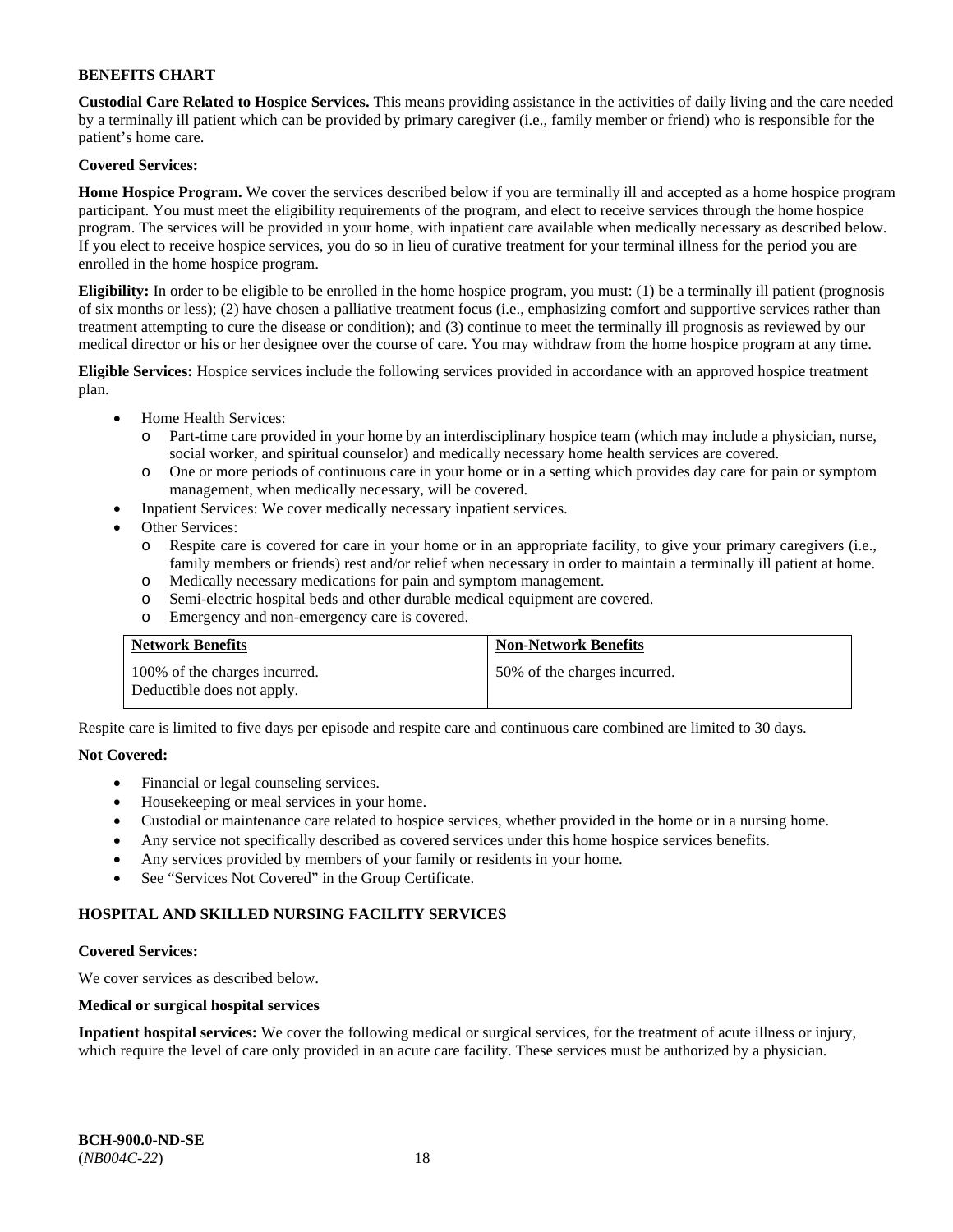Inpatient hospital services include: room and board; the use of operating or maternity delivery rooms; intensive care facilities; newborn nursery facilities; general nursing care, anesthesia, laboratory and diagnostic imaging services, reconstructive surgery, radiation therapy, physical therapy, prescription drugs or other medications administered during treatment, blood and blood products (unless replaced), and blood derivatives, and other diagnostic or treatment related hospital services; physician and other professional medical and surgical services provided while in the hospital, including gender confirmation surgery that meets medical coverage criteria.

Services for items for personal convenience, such as television rental, are not covered.

Group health plans and health insurance issuers generally may not, under Federal law, restrict benefits for any hospital length of stay in connection with childbirth for the mother of newborn child to less than 48 hours following a vaginal delivery, or less than 96 hours following a caesarean section. However, Federal law generally does not prohibit the mother's or newborn's attending provider, after consulting with the mother, from discharging the mother or her newborn earlier than 48 hours (or 96 hours as applicable). In any case plans and issuers may not, under Federal law, require that a provider obtain authorization from the plan or the insurance issuer for prescribing a length of stay not in excess of 48 hours (or 96 hours).

| <b>Network Benefits</b>      | <b>Non-Network Benefits</b>  |
|------------------------------|------------------------------|
| 70% of the charges incurred. | 50% of the charges incurred. |

Each insured's admission or confinement, including that of a newborn child, is separate and distinct from the admission or confinement of any other insured.

**Outpatient hospital, ambulatory care or surgical facility services:** We cover the following medical and surgical services, for diagnosis or treatment of illness or injury on an outpatient basis. These services must be authorized by a physician.

Outpatient services include: use of operating rooms, maternity delivery rooms or other outpatient departments, rooms or facilities; and the following outpatient services: general nursing care, anesthesia, laboratory and diagnostic imaging services, reconstructive surgery, radiation therapy, physical therapy, drugs administered during treatment, blood and blood products (unless replaced), and blood derivatives, and other diagnostic or treatment related outpatient services; physician and other professional medical and surgical services provided while an outpatient, including gender confirmation surgery that meets medical coverage criteria.

For Network Benefits, non-emergent, scheduled outpatient Magnetic Resonance Imaging (MRI) and Computed Tomography (CT) must be provided at a designated facility. Your physician or facility will obtain or verify prior authorization for these services, as needed.

| <b>Network Benefits</b>      | <b>Non-Network Benefits</b>  |
|------------------------------|------------------------------|
| 70% of the charges incurred. | 50% of the charges incurred. |

To see the benefit level for diagnostic imaging services, laboratory services and physical therapy, see the benefits under Diagnostic Imaging Services, Laboratory Services and Physical Therapy in this Benefits Chart.

**Skilled nursing facility care:** We cover room and board, daily skilled nursing and related ancillary services for post-acute treatment and rehabilitative care of illness or injury, that meets medical coverage criteria.

| <b>Network Benefits</b>                      | <b>Non-Network Benefits</b>                  |
|----------------------------------------------|----------------------------------------------|
| 70% of the charges incurred.                 | 50% of the charges incurred.                 |
| Limited to 30 day maximum per calendar year. | Limited to 30 day maximum per calendar year. |

Each day of services provided under the Network Benefits and Non-Network Benefits, combined, counts toward the maximums shown above.

### **Not Covered:**

- Services for items for personal convenience, such as television rental, are not covered.
- See "Services Not Covered" in the Group Certificate.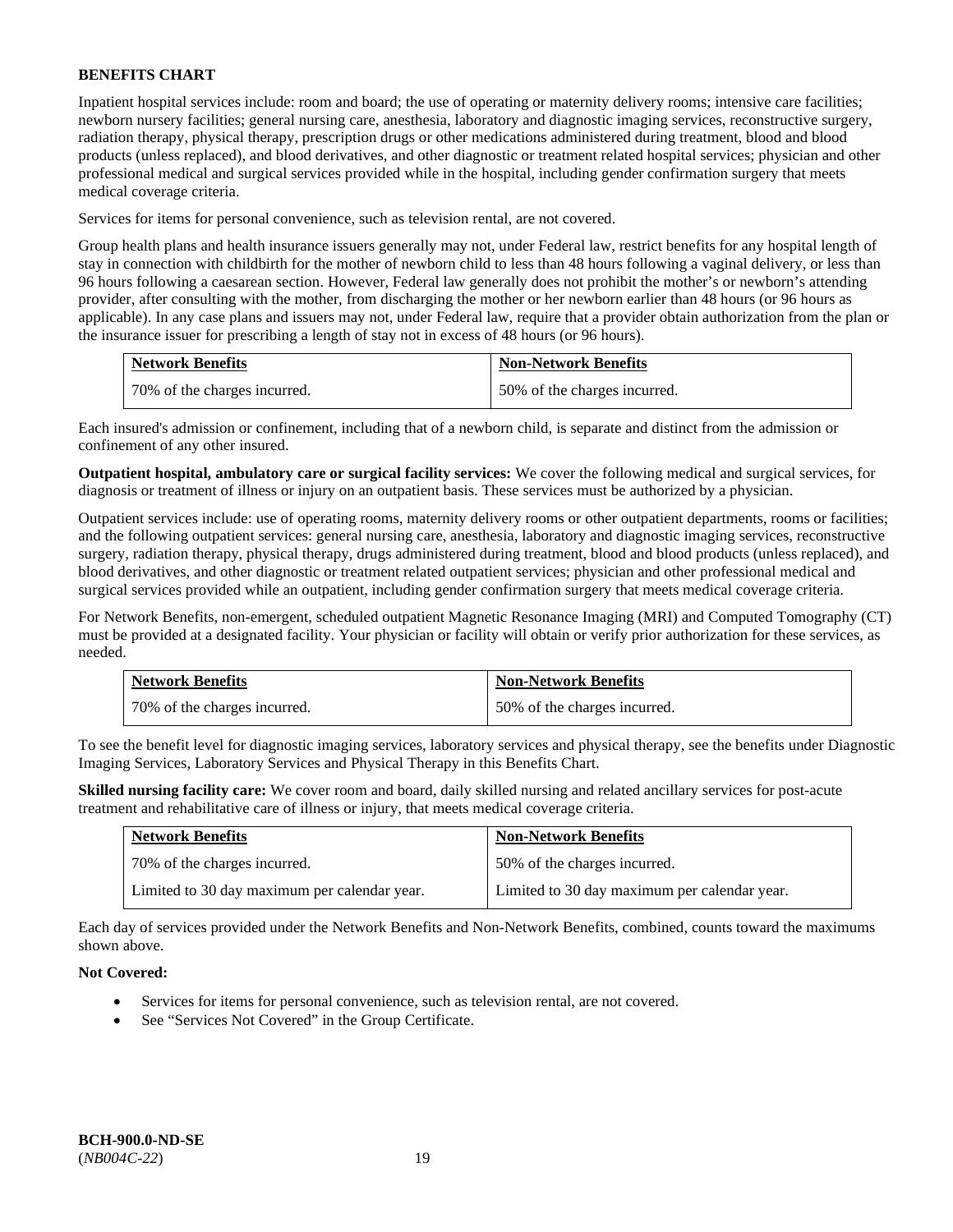# **INFERTILITY DIAGNOSIS**

### **Covered Services:**

We cover the diagnosis of infertility. These services include diagnostic procedures and tests provided in connection with an infertility evaluation, office visits and consultations to diagnose infertility.

| <b>Network Benefits</b>      | <b>Non-Network Benefits</b>  |
|------------------------------|------------------------------|
| 70% of the charges incurred. | 50% of the charges incurred. |
| Deductible does not apply.   |                              |

Coverage is limited to office visits and consultations to diagnose infertility. Treatment is not covered.

### **Not Covered:**

- Infertility/fertility treatment, including but not limited to, office visits, laboratory services, diagnostic imaging services and fertility drugs, reversal of sterilization, and sperm, ova or embryo acquisition, retrieval or storage; however, we do cover office visits and consultations to diagnose infertility.
- Services related to the establishment of surrogate pregnancy and fees for a surrogate. However, pregnancy and maternity services are covered for an insured under this Benefits Chart, including a surrogate pregnancy.
- See "Services Not Covered" in the Group Certificate.

### **LABORATORY SERVICES**

#### **Covered Services:**

We cover laboratory tests when ordered by a provider and provided in a clinic or outpatient hospital facility. To see the benefit level for inpatient hospital or skilled nursing facility services, see benefits under "Inpatient Hospital and Skilled Nursing Facility Services" in this Benefits Chart.

#### **Prostate-specific antigen (PSA) testing**

| <b>Network Benefits</b>                                     | <b>Non-Network Benefits</b>  |
|-------------------------------------------------------------|------------------------------|
| 100% of the charges incurred.<br>Deductible does not apply. | 50% of the charges incurred. |

#### **All other laboratory services**

#### **Services for illness or injury**

| <b>Network Benefits</b>                                     | <b>Non-Network Benefits</b>  |
|-------------------------------------------------------------|------------------------------|
| 100% of the charges incurred.<br>Deductible does not apply. | 50% of the charges incurred. |

#### **Preventive services**

Laboratory services associated with preventive services are covered at the benefit level shown in the "Preventive Services" section of this Benefits Chart.

#### **Not Covered:**

See "Services Not Covered" in the Group Certificate.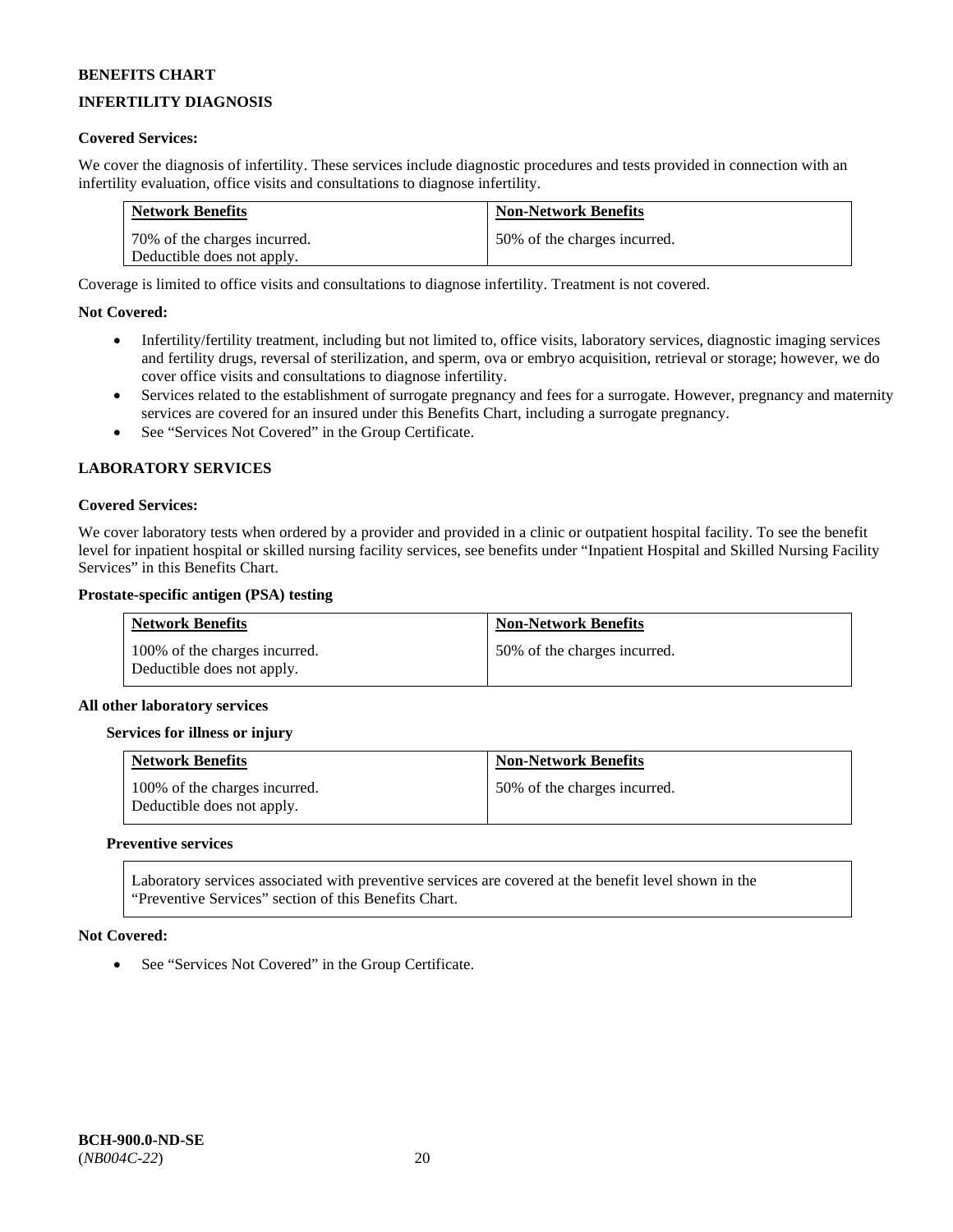# **MASTECTOMY RECONSTRUCTION BENEFIT**

### **Covered Services:**

We cover reconstruction of the breast on which the mastectomy has been performed; surgery and reconstruction of the other breast to produce symmetrical appearance, and prostheses and physical complications of all stages of mastectomy, including lymphedemas.

| <b>Network Benefits</b>                                | <b>Non-Network Benefits</b>                            |
|--------------------------------------------------------|--------------------------------------------------------|
| Coverage level is same as corresponding Network        | Coverage level is same as corresponding Non-           |
| Benefits, depending on type of service provided,       | Network Benefits, depending on type of service         |
| such as Office Visits for Illness or Injury, Inpatient | provided, such as Office Visits for Illness or Injury, |
| or Outpatient Hospital Services.                       | Inpatient or Outpatient Hospital Services.             |

### **Not Covered:**

• See "Services Not Covered" in the Group Certificate.

# **MEDICATION THERAPY DISEASE MANAGEMENT PROGRAM**

### **Covered Services:**

If you meet our criteria for coverage, you may qualify for our Medication Therapy Disease Management program.

The program covers consultations with a designated pharmacist.

Covered services are based on established medical policies, which are subject to periodic review and modification by the medical directors. These medical policies (medical coverage criteria) are available online by logging on to your "*my*HealthPartners" account a[t healthpartners.com](http://www.healthpartners.com/) or by calling Member Services.

| <b>Network Benefits</b>                                     | <b>Non-Network Benefits</b> |
|-------------------------------------------------------------|-----------------------------|
| 100% of the charges incurred.<br>Deductible does not apply. | No coverage.                |

#### **Not Covered:**

See "Services Not Covered" in the Group Certificate.

### **OFFICE VISITS FOR ILLNESS OR INJURY**

#### **Covered Services:**

We cover the following when medically necessary: professional medical and surgical services and related supplies, including biofeedback, of physicians and other health care providers; blood and blood products (unless replaced) and blood derivatives.

We cover diagnosis and treatment of illness or injury to the eyes. Where contact or eyeglass lenses are prescribed as medically necessary for the post-operative treatment of cataracts or for the treatment of aphakia, acute or chronic corneal pathology, or keratoconus, we cover the initial evaluation, lenses and fitting. Insureds must pay for lens replacement beyond the initial pair.

Services received via video, e-visit or telephone are covered under the "Telehealth/Telemedicine Services" section.

#### **Office visits**

| <b>Network Benefits</b>                                                                                     | <b>Non-Network Benefits</b>  |
|-------------------------------------------------------------------------------------------------------------|------------------------------|
| 100% of the charges incurred, subject to your<br>copayment of \$45 per visit.<br>Deductible does not apply. | 50% of the charges incurred. |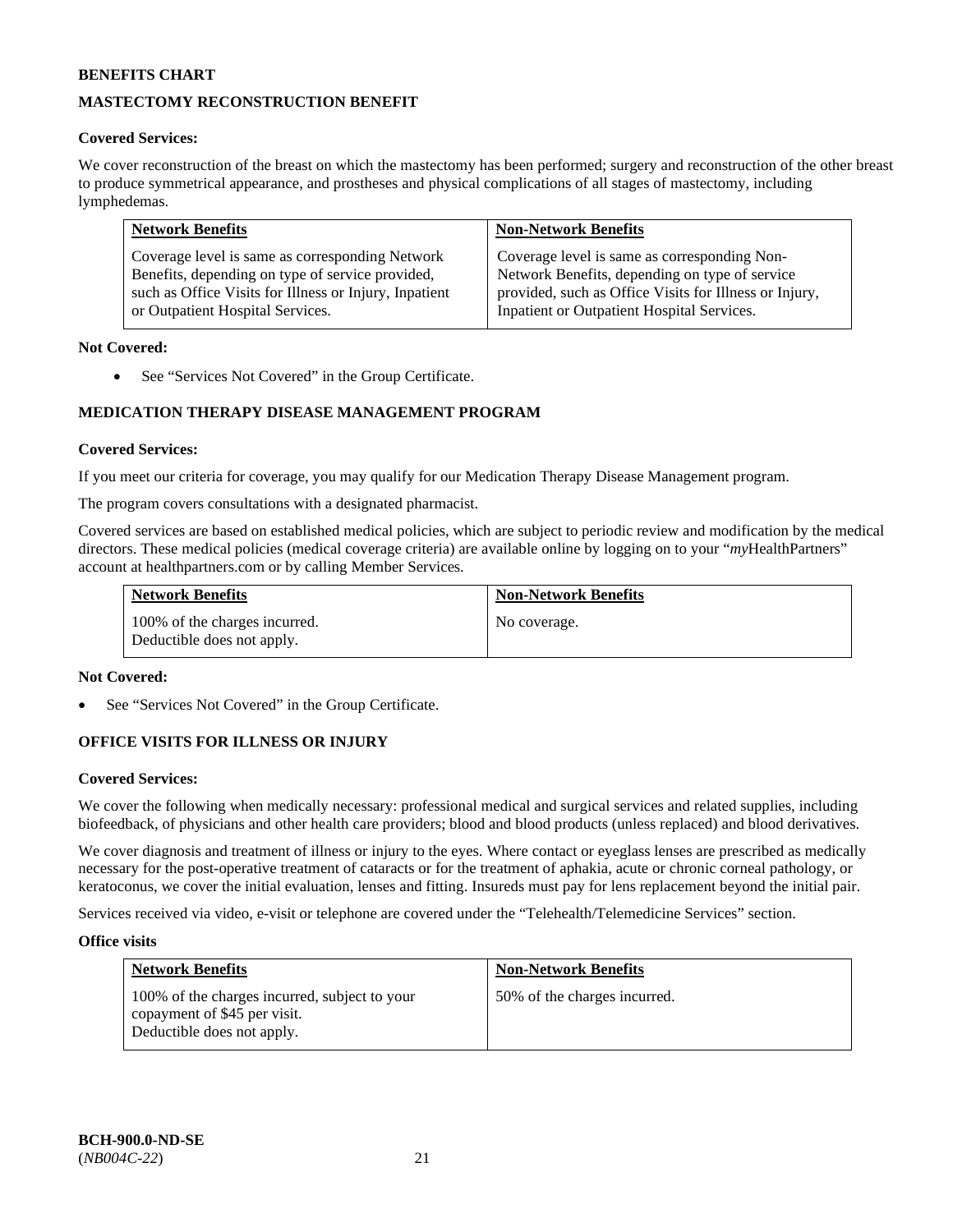#### **Convenience clinics**

| <b>Network Benefits</b>                                                                                     | <b>Non-Network Benefits</b>  |
|-------------------------------------------------------------------------------------------------------------|------------------------------|
| 100% of the charges incurred, subject to your<br>copayment of \$20 per visit.<br>Deductible does not apply. | 50% of the charges incurred. |

### **Injections administered in a physician's office, other than immunizations**

#### **Allergy injections**

| <b>Network Benefits</b>                                                                                              | <b>Non-Network Benefits</b>  |
|----------------------------------------------------------------------------------------------------------------------|------------------------------|
| 100% of the charges incurred, subject to your<br>copayment of \$2 per date of service.<br>Deductible does not apply. | 50% of the charges incurred. |

#### **All other injections**

| <b>Network Benefits</b>                                                                                              | <b>Non-Network Benefits</b>  |
|----------------------------------------------------------------------------------------------------------------------|------------------------------|
| 100% of the charges incurred, subject to your<br>copayment of \$2 per date of service.<br>Deductible does not apply. | 50% of the charges incurred. |

### **Not Covered:**

- Court ordered treatment.
- See "Services Not Covered" in the Group Certificate.

### **PEDIATRIC EYEWEAR**

### **Covered Services:**

We cover pediatric eyewear for children.

Routine eye exams are covered under the "Preventive Services" section.

| <b>Network Benefits</b>      | <b>Non-Network Benefits</b> |
|------------------------------|-----------------------------|
| 70% of the charges incurred. | No coverage.                |

#### **Limitations:**

- Coverage under this provision will continue until the end of the month in which the child turns age 19.
- Limited to one of the following per calendar year:
	- o one pair of eyeglasses including one set of prescription lenses, frames from our designated eyewear collection, and anti-scratch coating; or
	- o one pair of non-disposable contact lenses; or
	- o a one-year supply of disposable contact lenses.
- Contact lens fittings are limited to two per calendar year.

#### **Not Covered:**

- Frames that are not included in our designated eyewear collection. However, one pair of lenses will be covered if an insured
- chooses frames outside our designated eyewear collection.
- More than one pair of lenses or frames or non-disposable contacts per calendar year, regardless of the reason. This includes replacement of eyeglasses or contact lenses due to loss, breakage, theft, or change in prescription.
- Safety glasses or goggles for sports or vocational reasons.
- Upgrades including, but not limited to, UV protection and no-line multifocal lenses.
- See "Services Not Covered" in the Group Certificate.

**BCH-900.0-ND-SE** (*NB004C-22*) 22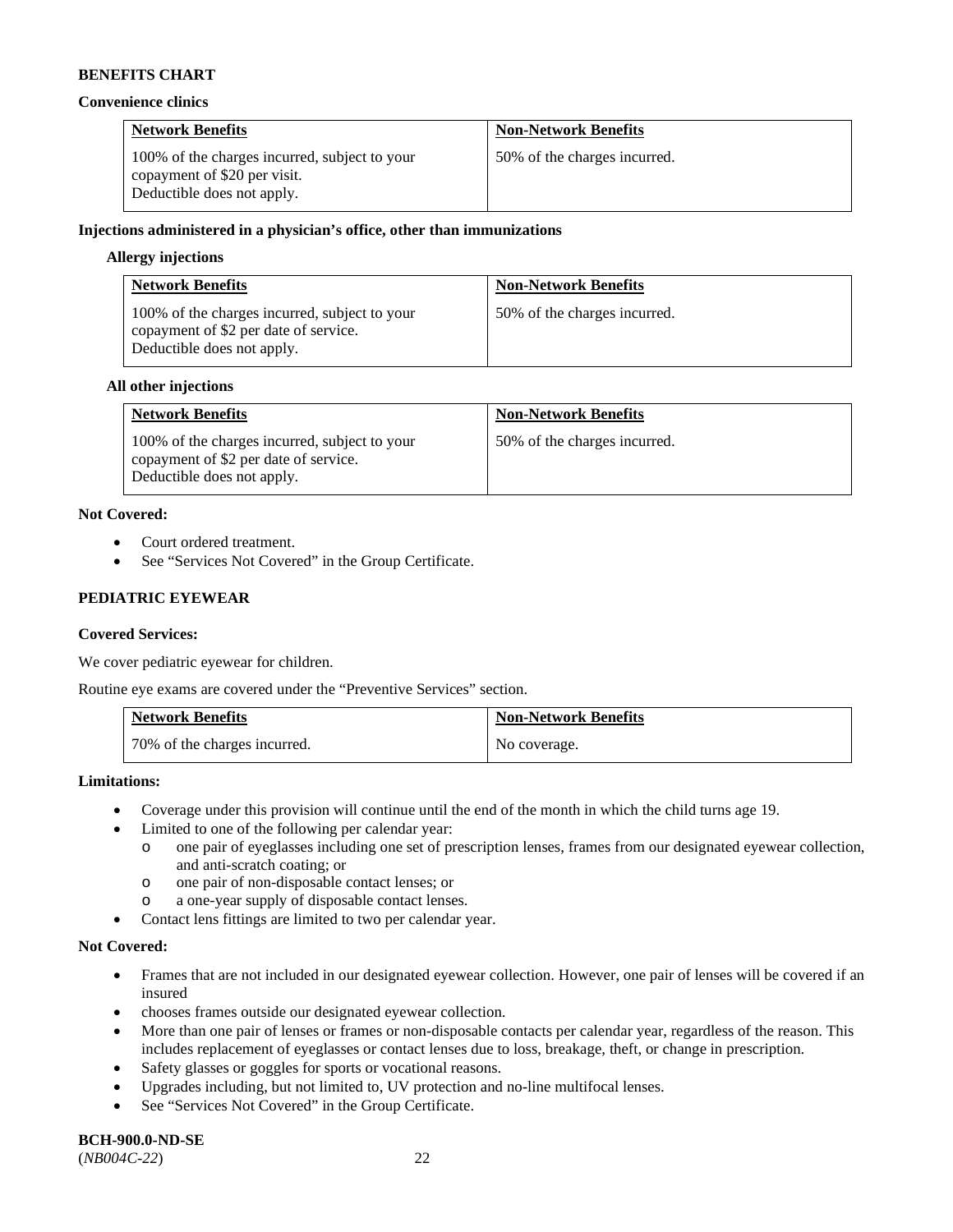# **PHYSICAL THERAPY, OCCUPATIONAL THERAPY AND SPEECH THERAPY**

#### **Covered Services:**

We cover the following physical therapy, occupational therapy and speech therapy services:

- Medically necessary rehabilitative care to correct the effects of illness or injury.
- Habilitative care rendered for congenital, developmental or medical conditions which have significantly limited the successful initiation of normal speech and normal motor development.

Massage therapy which is performed in conjunction with other treatment/modalities by a physical or occupational therapist, is part of a prescribed treatment plan and is not billed separately is covered.

We cover services provided in a clinic. We also cover physical therapy provided in an outpatient hospital facility. To see the benefit level for inpatient hospital or skilled nursing facility services, see benefits under "Inpatient Hospital and Skilled Nursing Facility Services."

#### **Rehabilitative care**

| <b>Network Benefits</b>                                                                                     | <b>Non-Network Benefits</b>  |
|-------------------------------------------------------------------------------------------------------------|------------------------------|
| 100% of the charges incurred, subject to your<br>copayment of \$45 per visit.<br>Deductible does not apply. | 50% of the charges incurred. |

#### **Maximum Visits**

- Physical Therapy is limited to 30 visits per calendar year.
- Occupational Therapy is limited to 30 visits per calendar year.
- Speech Therapy is limited to 30 visits per calendar year.

#### **Habilitative care**

| <b>Network Benefits</b>                                                                                     | <b>Non-Network Benefits</b>  |
|-------------------------------------------------------------------------------------------------------------|------------------------------|
| 100% of the charges incurred, subject to your<br>copayment of \$45 per visit.<br>Deductible does not apply. | 50% of the charges incurred. |

#### **Maximum Visits**

- Physical Therapy is limited to 30 visits per calendar year.
- Occupational Therapy is limited to 30 visits per calendar year.
- Speech Therapy is limited to 30 visits per calendar year.

#### **Not Covered:**

- Massage therapy for the purpose of comfort or convenience of the insured.
- See "Services Not Covered" in the Group Certificate.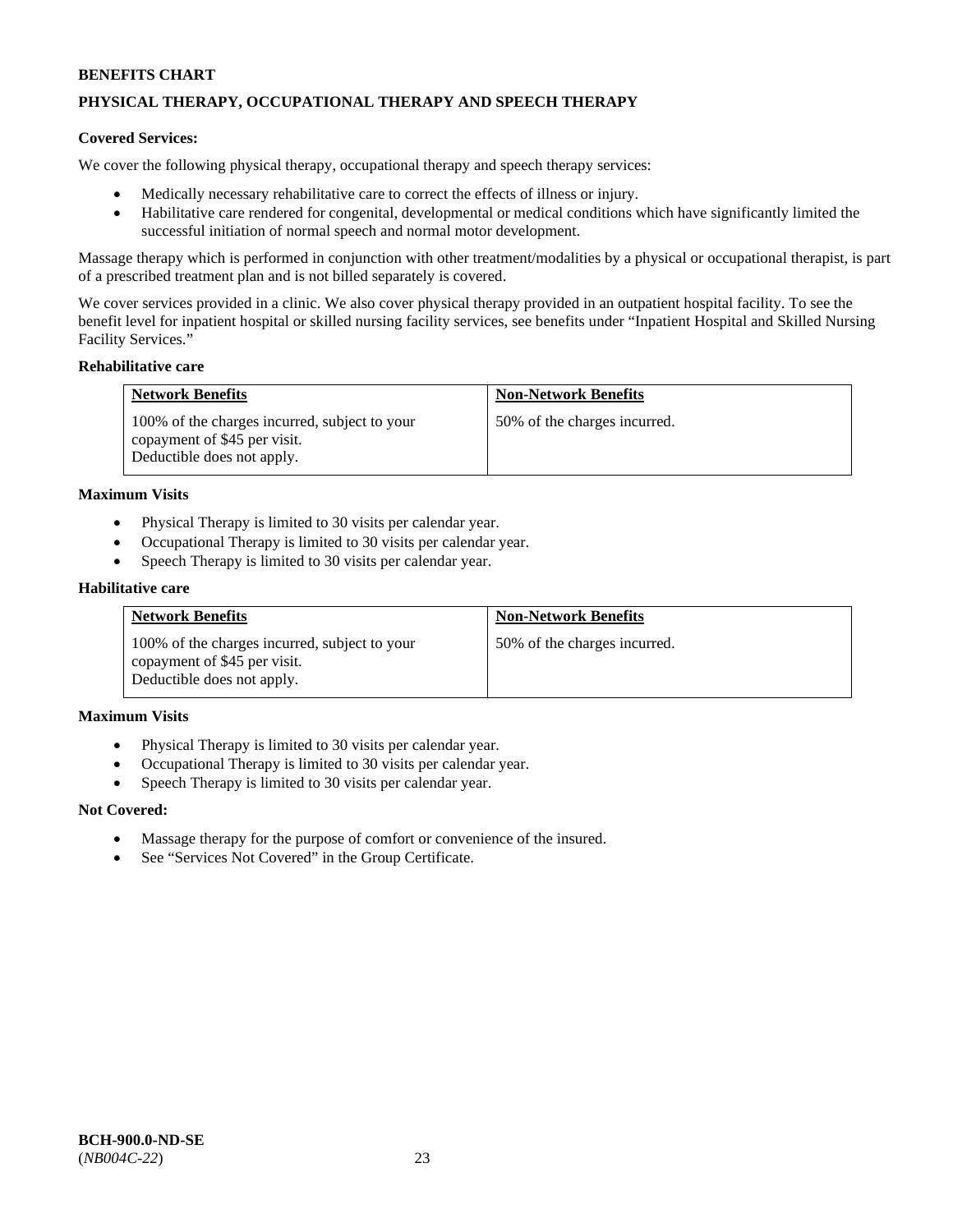# **PRE-DIABETES DISEASE MANAGEMENT PROGRAM**

# **Covered Services:**

If you meet our criteria for coverage, you may qualify for the Pre-diabetes Disease Management Program through Omada Health. The program covers group health coaching which focuses on weight loss, exercise, behavior modification and health education at select locations determined by the plan.

| Network Benefits                                            | <b>Non-Network Benefits</b> |
|-------------------------------------------------------------|-----------------------------|
| 100% of the charges incurred.<br>Deductible does not apply. | Not applicable.             |

### **Not Covered:**

See "Services Not Covered" in the Group Certificate.

# **PRESCRIPTION DRUG SERVICES**

### **Covered Services:**

We cover prescription drugs and medications, which can be self-administered or are administered in a physician's office. We cover off-label use of formulary drugs to treat cancer if the drug is recognized for the treatment of cancer in an authoritative compendia used by the Medicare program and when an appropriate level of evidence or medical necessity is met.

### **For Network benefits, drugs and medications must be obtained at a Network Pharmacy.**

### **If a copayment is required, you must pay one copayment for each 31-day supply, or portion thereof unless otherwise indicated below.**

### **Outpatient drugs (except as specified below)**

| <b>Network Benefits</b>                                                                                      | <b>Non-Network Benefits</b>  |
|--------------------------------------------------------------------------------------------------------------|------------------------------|
| 100% of the charges incurred, subject to your<br>copayment of \$5 for generic low cost formulary<br>drugs.   | 50% of the charges incurred. |
| 100% of the charges incurred, subject to your<br>copayment of \$25 for generic high cost formulary<br>drugs. |                              |
| 100% of the charges incurred, subject to your<br>copayment of \$60 for brand name formulary drugs.           |                              |
| In no event will your cost for a formulary insuline<br>drug exceed \$25.                                     |                              |
| Non-formulary drugs are covered at 100% of the<br>charges incurred, subject to your copayment of<br>\$150.   |                              |
| Deductible does not apply.                                                                                   |                              |

#### **Mail order drugs**

| <b>Network Benefits</b>                                                                                                                                                          | <b>Non-Network Benefits</b>                                                       |
|----------------------------------------------------------------------------------------------------------------------------------------------------------------------------------|-----------------------------------------------------------------------------------|
| For your convenience, you may also get up to a 93-<br>day supply of outpatient prescription drugs that can<br>be self-administered through the designated mail<br>order service. | Mail order drugs are only available through the<br>designated mail order service. |
| Specialty Drugs are not available through the mail<br>order service.                                                                                                             |                                                                                   |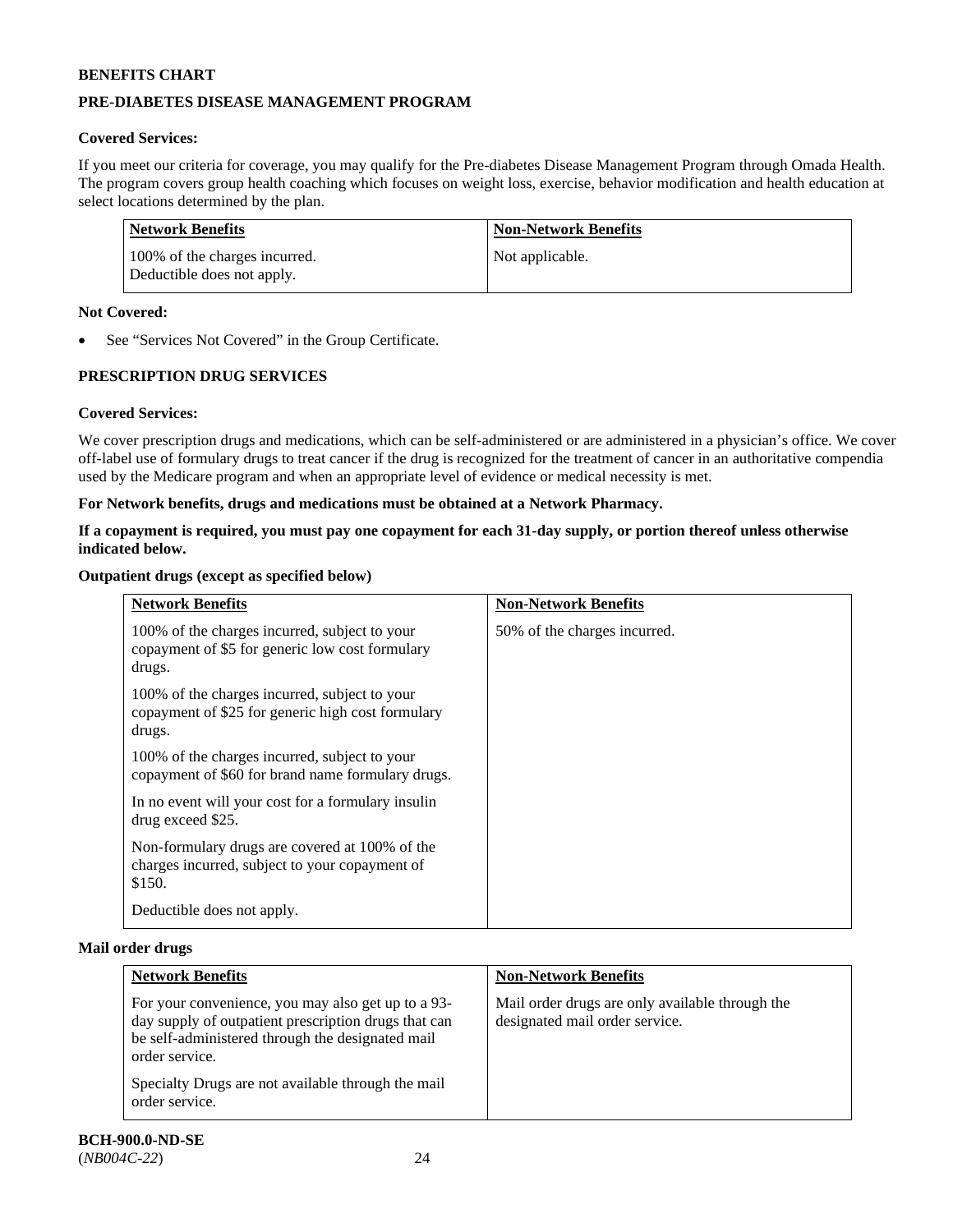#### **Specialty drugs that are self-administered**

| <b>Network Benefits</b>                                    | <b>Non-Network Benefits</b> |
|------------------------------------------------------------|-----------------------------|
| 80% of the charges incurred.<br>Deductible does not apply. | No coverage.                |

For Network Benefits, Specialty Drugs are limited to drugs on the specialty drug list and must be obtained from a designated vendor.

### **Drugs for the treatment of growth deficiency**

| <b>Network Benefits</b>                                    | <b>Non-Network Benefits</b>  |
|------------------------------------------------------------|------------------------------|
| 80% of the charges incurred.<br>Deductible does not apply. | 50% of the charges incurred. |

For Network Benefits, Growth Deficiency Drugs are limited to drugs on the specialty drug list and must be obtained from a designated vendor.

#### **Tobacco cessation drugs are covered for all FDA-approved tobacco cessation drugs (including over-the-counter drugs) for a minimum of 90 days**

| <b>Network Benefits</b>                                     | <b>Non-Network Benefits</b>  |
|-------------------------------------------------------------|------------------------------|
| 100% of the charges incurred.<br>Deductible does not apply. | 50% of the charges incurred. |

### **Contraceptive drugs**

| <b>Network Benefits</b>                                                                                                                                            | <b>Non-Network Benefits</b>  |
|--------------------------------------------------------------------------------------------------------------------------------------------------------------------|------------------------------|
| 100% of the charges incurred for formulary drugs.<br>Deductible does not apply.                                                                                    | 50% of the charges incurred. |
| If a physician requests that a non-formulary<br>contraceptive drug be dispensed as written, the drug<br>will be covered at 100%, not subject to the<br>deductible. |                              |

**ACA preventive medications.** We cover preventive medications currently recommended by USPSTF with an A or B rating if they are prescribed by your medical provider and they are listed on our Commercial ACA Preventive Drug List. Preventive medications are subject to periodic review and modification. Changes would be effective in accordance with the federal rules and reflected in our current medical coverage criteria for preventive care services.

| <b>Network Benefits</b>                                     | <b>Non-Network Benefits</b>  |
|-------------------------------------------------------------|------------------------------|
| 100% of the charges incurred.<br>Deductible does not apply. | 50% of the charges incurred. |

#### **Limitations:**

- Certain drugs may require prior authorization as indicated on the formulary. HealthPartners may require prior authorization for the drug and also the site where the drug will be provided. Certain drugs are subject to our utilization review process and quantity limits as indicated on our formulary.
- Certain non-formulary drugs require prior authorization. In addition, certain drugs may be subject to any quantity limits applied as part of our trial program. The trial drug program applies to new prescriptions for certain drugs which have high toxicity, low tolerance, high costs and/or high potential for waste. Trial drugs are indicated on the formulary and/or the Specialty Drug List. Your first fill of a trial drug may be limited to less than a month supply. If the drug is well tolerated and effective, you will receive the remainder of your first month supply.
- If an insured requests a brand name drug when there is a generic equivalent, the brand name drug will be covered up to the charge that would apply to the generic drug, minus any required copayment. If a physician requests that a brand name drug be dispensed as written, the drug will be paid at the non-formulary benefit.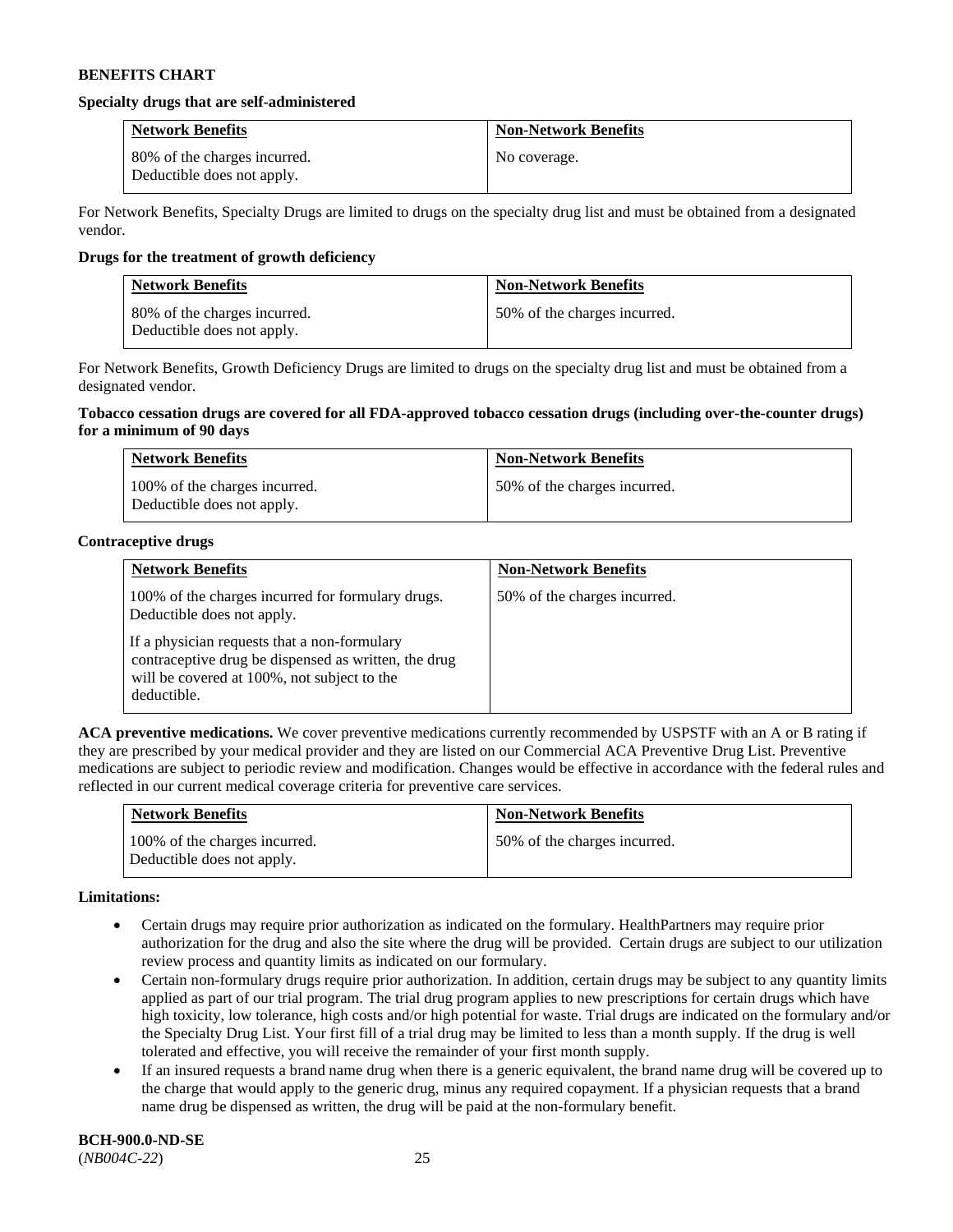- We may require insureds to try over-the-counter (OTC) drug alternatives before approving more costly formulary prescription drugs.
- Unless otherwise specified in the Prescription Drug Services section, you may receive up to a 31-day supply per prescription.
- New prescriptions to treat certain chronic conditions are limited to a 31-day supply.
- No more than a 31-day supply of Specialty Drugs will be covered and dispensed at a time unless it is a manufacturer supplied drug that cannot be split that supplies the insured with more than a 31 day supply.

# **Not Covered:**

- Replacement of prescription drugs, medications, equipment and supplies due to loss, damage or theft.
- Nonprescription (over the counter) drugs or medications, including, but not limited to, vitamins, supplements, homeopathic remedies, and non-FDA approved drugs, unless listed on the formulary and prescribed by a physician or legally authorized health care provider under applicable state and federal law. In addition, if the Insured obtains a prescription, this exclusion does not include aspirin to prevent cardiovascular disease for men and women of certain ages; folic acid supplements for women who may become pregnant; fluoride chemoprevention supplements for children without fluoride in their water source; and iron supplements for children age 6-12 months who are at risk for anemia.
- All drugs used for the treatment of sexual dysfunction.
- Fertility drugs.
- Medical cannabis.
- Drugs on the Excluded Drug List. The Excluded Drug List includes select drugs within a therapy class that are not eligible for coverage. This includes drugs that may be excluded for certain indications. The Excluded Drug List is available at [healthpartners.com.](http://www.healthpartners.com/)
- Drugs that are newly approved by the FDA until they are reviewed and approved by HealthPartners Pharmacy and Therapeutics Committee.
- Medical devices approved by the FDA will not be covered under the Prescription Drug Services section unless they are on our formulary. Covered medical devices are generally submitted and reimbursed under your medical benefits.
- See "Services Not Covered" in the Group Certificate.

# **PREVENTIVE SERVICES**

### **Applicable Definitions:**

**Routine Preventive Services** are routine healthcare services that include screenings, check-ups and counseling to prevent illness, disease or other health problems before symptoms occur.

**Diagnostic Services** are services to help a provider understand your symptoms, diagnose illness and decide what treatment may be needed. They may be the same services that are listed as preventive services, but they are being used as diagnostic services. Your provider will determine if these services are preventive or diagnostic. These services are not preventive if received as part of a visit to diagnose, manage or maintain an acute or chronic medical condition, illness or injury. When that occurs, unless indicated below, standard deductibles, copayments or coinsurance apply.

### **Covered Services:**

We cover preventive services that meet any of the requirements under the Affordable Care Act (ACA) shown in the bulleted items below. These preventive services are covered at 100% under the network benefits with no deductible, copayments or coinsurance. If a preventive service is not required by the ACA and it is covered at a lower benefit level or if a group qualifies for an exemption or accommodation for certain benefits under the ACA, it will be specified below. Preventive benefits mandated under the ACA are subject to periodic review and modification. Changes would be effective in accordance with the federal rules. Preventive services mandated by the ACA include:

- Evidence-based items or services that have in effect a rating of A or B in the current recommendations of the United States Preventive Services Task Force with respect to the individual;
- Immunizations for routine use in children, adolescents and adults that have in effect a recommendation from the Advisory Committee on Immunization Practices of the Centers for Disease Control and Prevention with respect to the individual;
- With respect to infants, children and adolescents, evidence-informed preventive care and screenings provided for in comprehensive guidelines supported by the Health Resources and Services Administration; and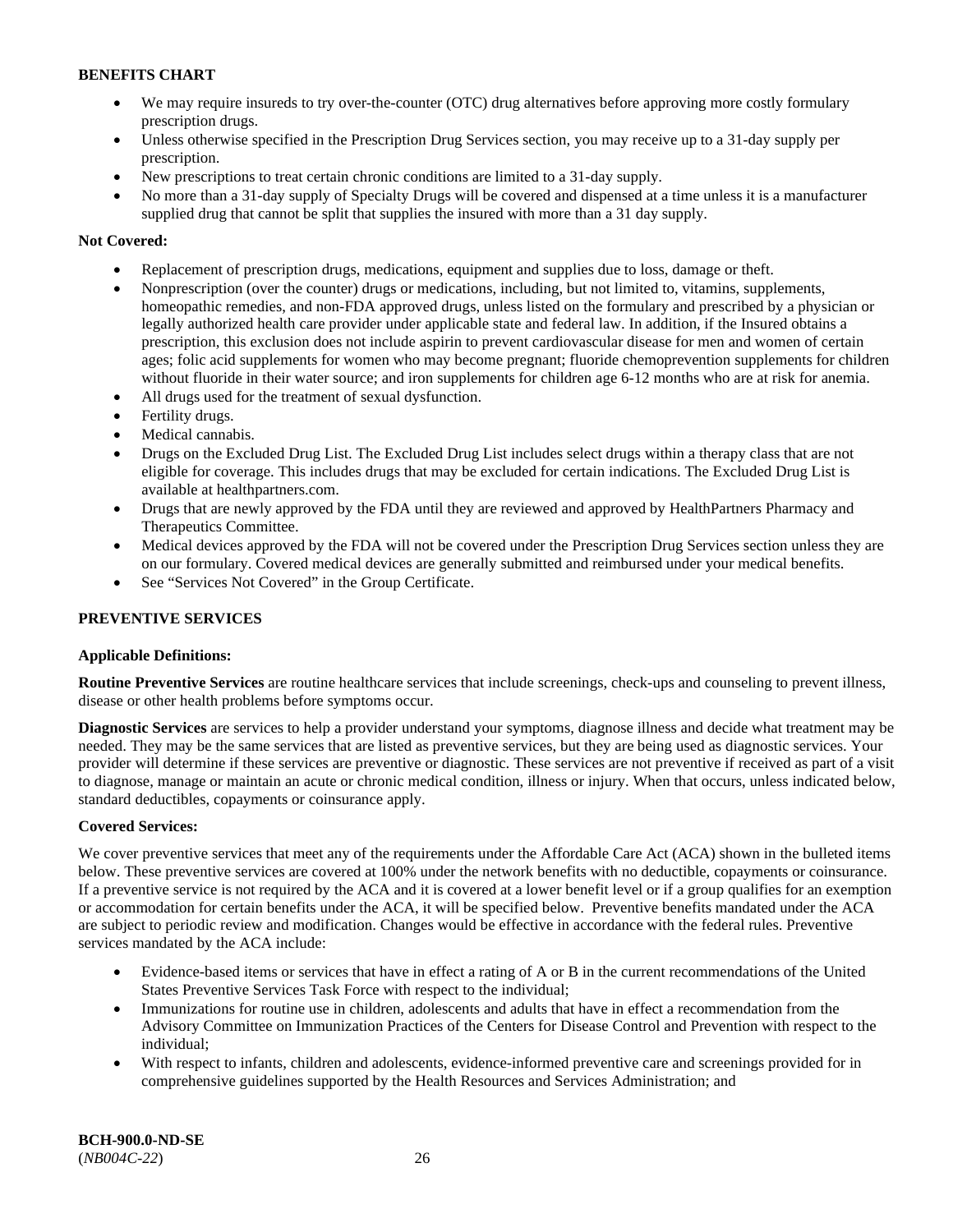• With respect to women, preventive care and screenings provided for in comprehensive guidelines supported by the Health Resources and Services Administration.

Covered services are based on established medical policies, which are subject to periodic review and modification by the medical or dental directors. These medical policies (medical coverage criteria) are available by calling Member Services, or logging on to your "*my*HealthPartners" account at [healthpartners.com.](http://www.healthpartners.com/) 

ACA and state mandated preventive services are covered as follows:

**Routine health exams and periodic health assessments.** A physician or health care provider will counsel you as to how often health assessments are needed based on age, sex and health status. This includes screening and counseling for tobacco use and all FDA approved tobacco cessation medications including over-the-counter drugs (as shown in the Prescription Drug Services section).

| <b>Network Benefits</b>                                     | <b>Non-Network Benefits</b>  |
|-------------------------------------------------------------|------------------------------|
| 100% of the charges incurred.<br>Deductible does not apply. | 50% of the charges incurred. |

**Child health supervision services.** This includes pediatric preventive services such as newborn screenings, appropriate immunizations, developmental assessments and laboratory services appropriate to the age of the child from birth to 72 months and appropriate immunizations to age 18.

| <b>Network Benefits</b>                                     | <b>Non-Network Benefits</b>  |
|-------------------------------------------------------------|------------------------------|
| 100% of the charges incurred.<br>Deductible does not apply. | 50% of the charges incurred. |

### **Routine prenatal care and exams**.

| <b>Network Benefits</b>                                     | <b>Non-Network Benefits</b>  |
|-------------------------------------------------------------|------------------------------|
| 100% of the charges incurred.<br>Deductible does not apply. | 50% of the charges incurred. |

**Routine postnatal care.** This includes health exams, assessments, education and counseling relating to the period immediately after childbirth.

| <b>Network Benefits</b>                                     | <b>Non-Network Benefits</b>  |
|-------------------------------------------------------------|------------------------------|
| 100% of the charges incurred.<br>Deductible does not apply. | 50% of the charges incurred. |

**Routine screening procedures for cancer.** This includes colorectal screening, digital rectal examinations, or other cancer screenings recommended by the USPSTF with an A or B rating. Women's preventive health services below describe additional routine screening procedures for cancer.

| <b>Network Benefits</b>                                     | <b>Non-Network Benefits</b>  |
|-------------------------------------------------------------|------------------------------|
| 100% of the charges incurred.<br>Deductible does not apply. | 50% of the charges incurred. |

**Professional voluntary family planning services.** This includes services to prevent or delay a pregnancy, including counseling and education. Services must be provided by a licensed provider.

| <b>Network Benefits</b>                                     | <b>Non-Network Benefits</b>  |
|-------------------------------------------------------------|------------------------------|
| 100% of the charges incurred.<br>Deductible does not apply. | 50% of the charges incurred. |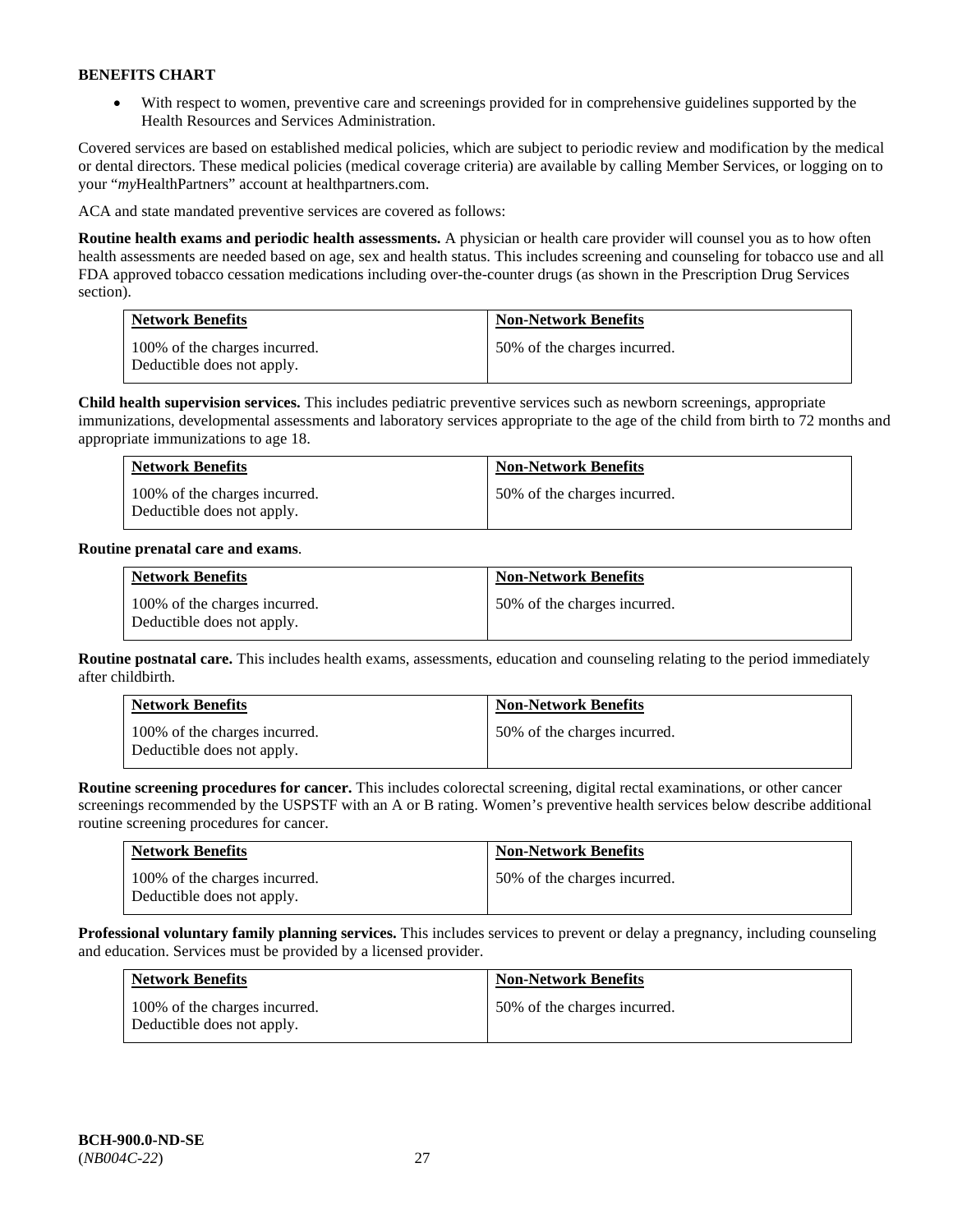#### **Adult immunizations**

| <b>Network Benefits</b>                                     | <b>Non-Network Benefits</b>  |
|-------------------------------------------------------------|------------------------------|
| 100% of the charges incurred.<br>Deductible does not apply. | 50% of the charges incurred. |

**Women's preventive health services.** This includes mammograms, screenings for cervical cancer (pap smears), breast pumps, human papillomavirus (HPV) testing, counseling for sexually transmitted infections, counseling and screening for human immunodeficiency virus (HIV), and all FDA approved contraceptive methods as prescribed by a doctor, sterilization procedures, education and counseling (see the "Prescription Drug Services" section for coverage of oral contraceptive drugs). For women whose family history is associated with an increased risk for BRCA1 or BRCA2 gene mutations, we cover genetic counseling and BRCA screening without cost sharing, if appropriate and as determined by a physician.

With respect to mammograms, we cover no less than the following:

- One baseline mammogram examination for each woman who is at least thirty-five but less than forty years of age.
- One mammogram examination every year, or more frequently if ordered by a physician, for each woman who is at least forty years of age.

| <b>Network Benefits</b>                                     | <b>Non-Network Benefits</b>  |
|-------------------------------------------------------------|------------------------------|
| 100% of the charges incurred.<br>Deductible does not apply. | 50% of the charges incurred. |

**Obesity screening and management.** We cover obesity screening and counseling for all ages during a routine preventive care exam. If you are age 18 or older and have a body mass index of 30 or more, we also cover intensive obesity management to help you lose weight. Your primary care doctor can coordinate these services.

| <b>Network Benefits</b>                                     | <b>Non-Network Benefits</b>  |
|-------------------------------------------------------------|------------------------------|
| 100% of the charges incurred.<br>Deductible does not apply. | 50% of the charges incurred. |

**In addition to any ACA or state mandated preventive services referenced above, we cover the following eligible services:**

#### **Routine eye and hearing exams**

| <b>Network Benefits</b>                                     | <b>Non-Network Benefits</b>  |
|-------------------------------------------------------------|------------------------------|
| 100% of the charges incurred.<br>Deductible does not apply. | 50% of the charges incurred. |

**Ovarian cancer surveillance tests for women who are at risk.** "At risk for ovarian cancer" means (1) having a family history that includes any of the following: one or more first-degree or second-degree relatives with ovarian cancer, clusters of female relatives with breast cancer or nonpolyposis colorectal cancer; or (2) testing positive for BRCA1 or BRCA2 mutations. "Surveillance tests for ovarian cancer" means annual screening using: CA-125 serum tumor marker testing, transvaginal ultrasound, pelvic examination or other proven ovarian cancer screening tests currently being evaluated by the federal Food and Drug Administration or by the National Cancer Institute.

| Coverage level is same as corresponding Network<br>Coverage level is same as corresponding Non-<br>Network Benefit, depending on type of service<br>Benefit, depending on type of service provided,<br>provided, such as Diagnostic Imaging Services,<br>such as Diagnostic Imaging Services, Laboratory<br>Laboratory Services Office Visits for Illness or<br>Services Office Visits for Illness or Injury or | <b>Network Benefits</b> | <b>Non-Network Benefits</b>    |
|-----------------------------------------------------------------------------------------------------------------------------------------------------------------------------------------------------------------------------------------------------------------------------------------------------------------------------------------------------------------------------------------------------------------|-------------------------|--------------------------------|
|                                                                                                                                                                                                                                                                                                                                                                                                                 | Preventive Services.    | Injury or Preventive Services. |

**Limitations:**

• Services are not preventive if received as part of a visit to diagnose, manage or maintain an acute or chronic medical condition, illness or injury. When that occurs, unless otherwise indicated above, standard deductibles, copayments or coinsurance apply.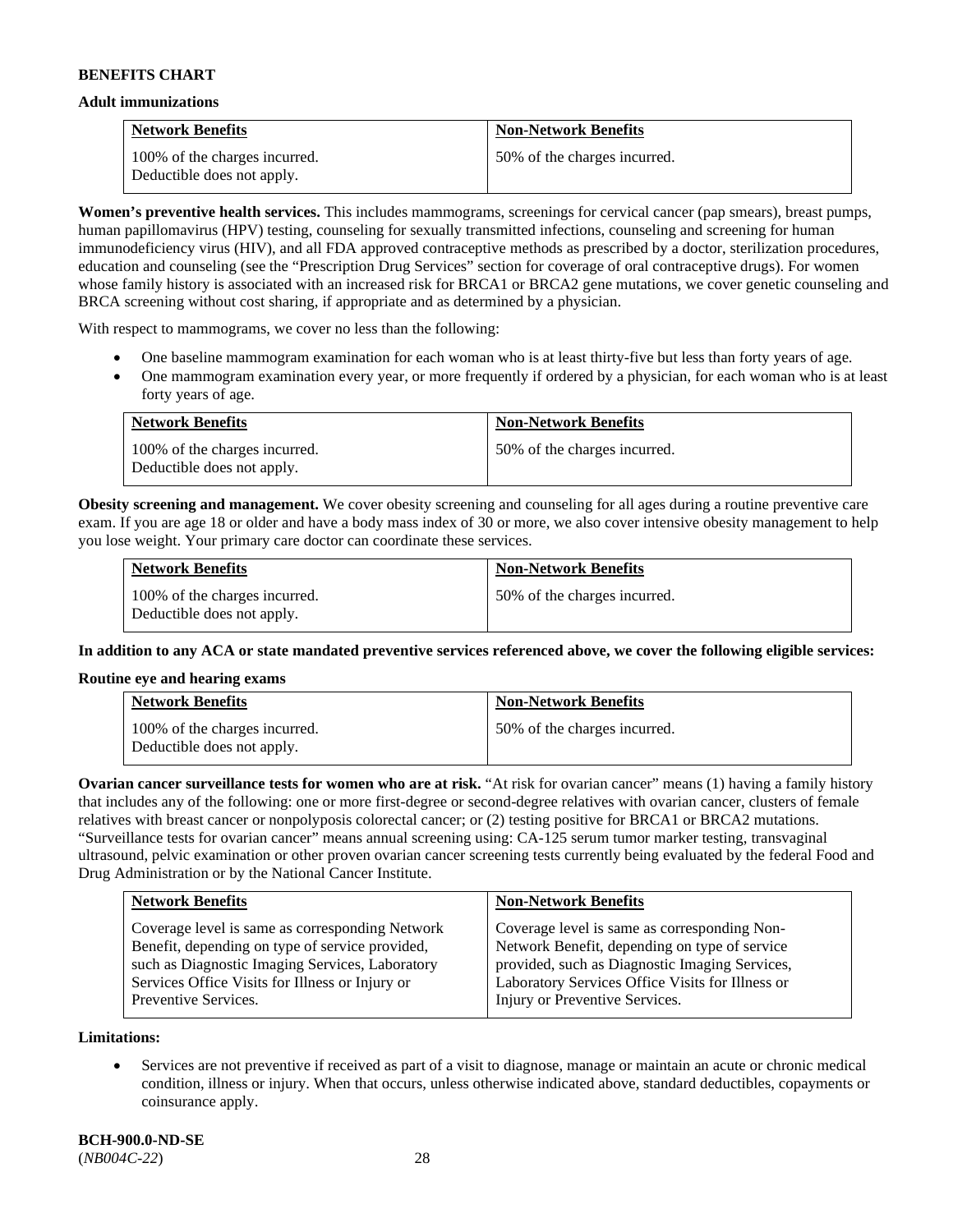# **Not Covered:**

• See "Services Not Covered" in the Group Certificate.

# **TELEHEALTH/TELEMEDICINE SERVICES**

### **Definitions:**

**Telehealth, Telemedicine, or Virtual Care.** This is a means of communication between a health care professional and a patient. This includes the use of secure electronic information, imaging, and communication technologies, including:

- interactive audio or audio-video
- interactive audio with store-and-forward technology
- chat-based and email-based systems
- physician-to-physician consultation
- patient education
- data transmission
- data interpretation
- digital diagnostics (algorithm-enabled diagnostic support)
- digital therapeutics (the use of personal health devices and sensors, either alone or in combination with conventional drug
- therapies, for disease prevention and management)

### Services can be delivered:

Synchronously: the patient and health care professional are engaging with one another at the same time; or

Asynchronously: the patient and health care professional engage with each other at different points in time.

**Telephone Visits.** Live, synchronous, interactive encounters over the telephone between a patient and a healthcare provider.

**E-visit or chat-based visits.** Asynchronous online or mobile app encounters to discuss a patient's personal health information, vital signs, and other physiologic data or diagnostic images. The healthcare provider reviews and delivers a consultation, diagnosis, prescription or treatment plan after reviewing the patient's visit information.

**Virtuwell®.** This is an online service for you to receive a diagnosis and treatment for certain conditions, such as a cold, flu, ear pain and sinus infections. You may access the Virtuwell website at [virtuwell.com.](https://www.virtuwell.com/)

**Video Visits.** Live, synchronous, interactive encounters using secure web-based video between a patient and a healthcare provider.

### **Covered Services:**

The Plan covers the following methods of receiving care for services that would be eligible under the Plan if the service were provided in person.

### **Scheduled telephone visits**

| <b>Network Benefits</b>                                                                                     | <b>Non-Network Benefits</b>  |
|-------------------------------------------------------------------------------------------------------------|------------------------------|
| 100% of the charges incurred, subject to your<br>copayment of \$20 per visit.<br>Deductible does not apply. | 50% of the charges incurred. |

### **E-visits**

### **Access to online care through Virtuwell at [virtuwell.com](https://www.virtuwell.com/)**

| <b>Network Benefits</b>                                     | <b>Non-Network Benefits</b> |
|-------------------------------------------------------------|-----------------------------|
| 100% of the charges incurred.<br>Deductible does not apply. | Not applicable.             |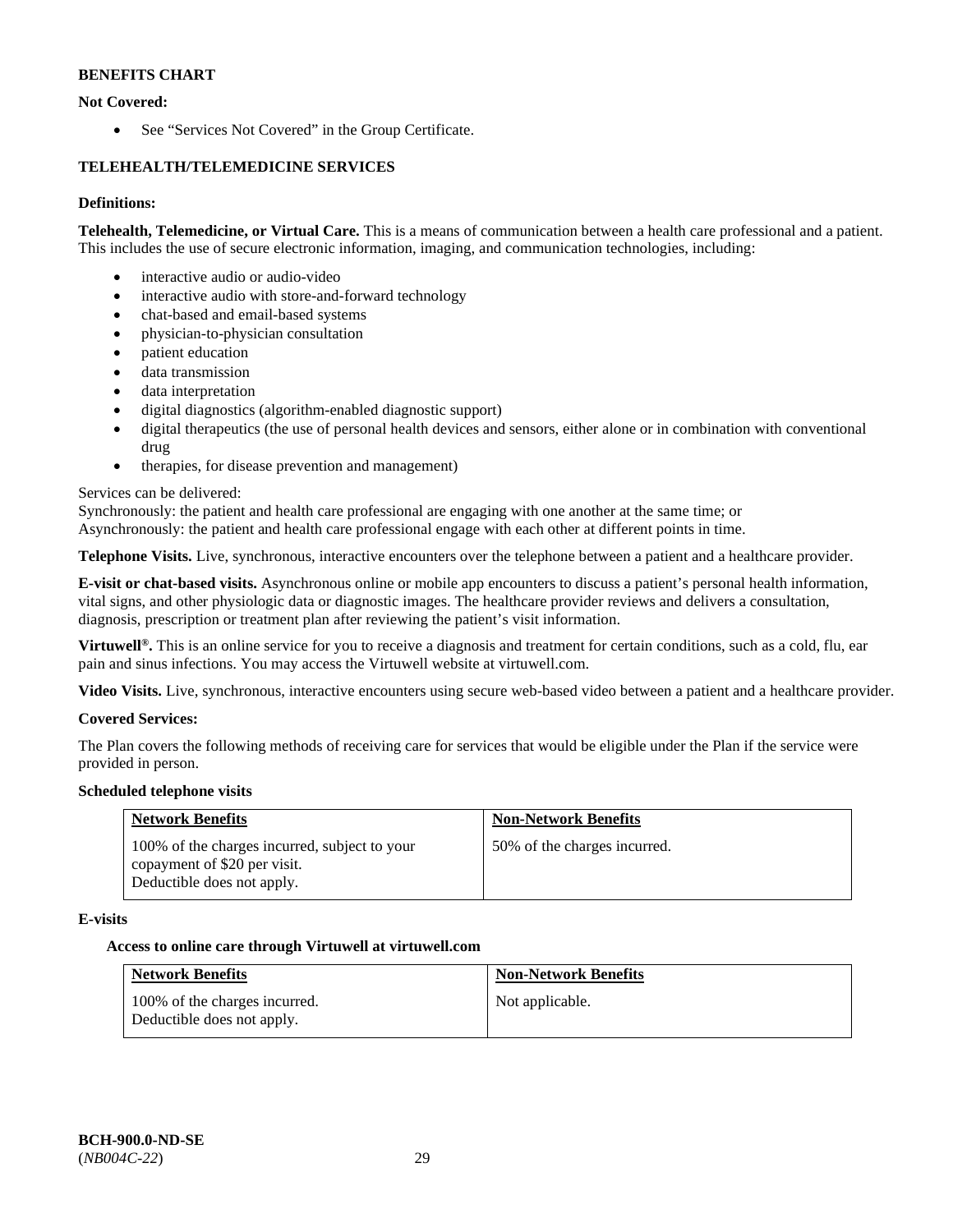#### **All other E-visits**

| <b>Network Benefits</b>                                                                                     | <b>Non-Network Benefits</b>  |
|-------------------------------------------------------------------------------------------------------------|------------------------------|
| 100% of the charges incurred, subject to your<br>copayment of \$20 per visit.<br>Deductible does not apply. | 50% of the charges incurred. |

#### **Video visits**

| <b>Network Benefits</b>                                | <b>Non-Network Benefits</b>                            |
|--------------------------------------------------------|--------------------------------------------------------|
| Coverage level is same as corresponding Network        | Coverage level is same as corresponding Non-           |
| Benefits, depending on type of service provided        | Network Benefits, depending on type of service         |
| such as Office Visits for Illness or Injury, Inpatient | provided, such as Office Visits for Illness or Injury, |
| or Outpatient Hospital Services.                       | Inpatient or Outpatient Hospital Services.             |

### **Not Covered:**

• See "Services Not Covered" in the Group Certificate.

# **TRANSPLANT SERVICES**

### **Applicable Definitions:**

**Autologous.** This is when the source of cells is from the individual's own marrow or stem cells.

**Allogeneic.** This is when the source of cells is from a related or unrelated donor's marrow or stem cells.

**Autologous Bone Marrow Transplant.** This is when the bone marrow is harvested from the individual and stored. The patient undergoes treatment which includes tumor ablation with high-dose chemotherapy and/or radiation. The bone marrow is reinfused (transplanted).

**Allogeneic Bone Marrow Transplant.** This is when the bone marrow is harvested from the related or unrelated donor and stored. The patient undergoes treatment which includes tumor ablation with high-dose chemotherapy and/or radiation. The bone marrow is reinfused (transplanted).

**Autologous/Allogeneic Stem Cell Support.** This is a treatment process that includes stem cell harvest from either bone marrow or peripheral blood, tumor ablation with high-dose chemotherapy and/or radiation, stem cell reinfusion, and related care. Autologous/allogeneic bone marrow transplantation and high dose chemotherapy with peripheral stem cell rescue/support are considered to be autologous/allogeneic stem cell support.

**Designated Transplant Center.** This is any health care provider, group or association of health care providers designated by us to provide services, supplies or drugs for specified transplants for our insureds.

**Transplant Services.** This is transplantation (including retransplants) of the human organs or tissue listed below, including all related post-surgical treatment, follow-up care and drugs and multiple transplants for a related cause. Transplant services do not include other organ or tissue transplants or surgical implantation of mechanical devices functioning as a human organ, except surgical implantation of an FDA approved Ventricular Assist Device (VAD) or total artificial heart, functioning as a temporary bridge to heart transplantation.

### **Prior authorization is required prior to consultation to support coordination of care and benefits.**

### **Covered Services:**

We cover eligible transplant services (as defined above) while you are covered under this Certificate. Transplants that will be considered for coverage are limited to the following:

- Kidney transplants for end-stage disease.
- Cornea transplants for end-stage disease.
- Heart transplants for end-stage disease.
- Lung transplants or heart/lung transplants for: (1) primary pulmonary hypertension; (2) Eisenmenger's syndrome; (3) end-stage pulmonary fibrosis; (4) alpha 1 antitrypsin disease; (5) cystic fibrosis; and (6) emphysema.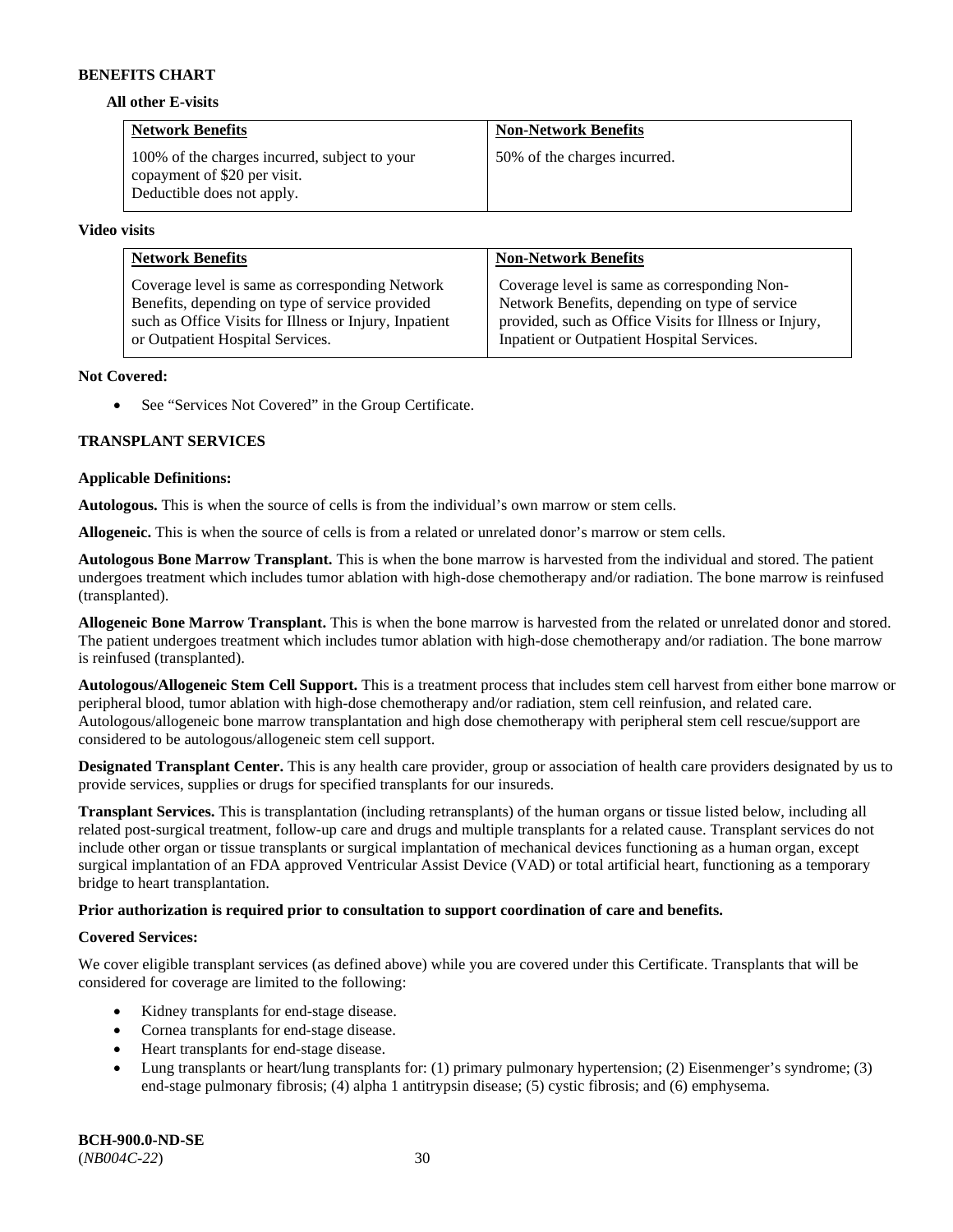- Liver transplants for: (1) biliary atresia in children; (2) primary biliary cirrhosis; (3) post-acute viral infection (including hepatitis A, hepatitis B antigen e negative and hepatitis C) causing acute atrophy or post-necrotic cirrhosis; (4) primary sclerosing cholangitis; (5) alcoholic cirrhosis; and (6) hepatocellular carcinoma.
- Allogeneic bone marrow transplants or peripheral stem cell support associated with high dose chemotherapy for: (1) acute myelogenous leukemia; (2) acute lymphocytic leukemia; (3) chronic myelogenous leukemia; (4) severe combined immunodeficiency disease; (5) Wiskott-Aldrich syndrome; (6) aplastic anemia; (7) sickle cell anemia; (8) non-relapsed or relapsed non-Hodgkin's lymphoma; (9) multiple myeloma; and (10) testicular cancer.
- Autologous bone marrow transplants or peripheral stem cell support associated with high-dose chemotherapy for: (1) acute leukemias; (2) non-Hodgkin's lymphoma; (3) Hodgkin's disease; (4) Burkitt's lymphoma; (5) neuroblastoma; (6) multiple myeloma; (7) chronic myelogenous leukemia; and (8) non-relapsed non-Hodgkin's lymphoma.
- Pancreas transplants for simultaneous pancreas-kidney transplants for diabetes, pancreas after kidney, living related segmental simultaneous pancreas kidney transplantation and pancreas transplant alone.

To receive Network Benefits, charges for transplant services must be incurred at a Designated Transplant Center.

The transplant-related treatment provided, including expenses incurred for directly related donor services, shall be subject to and in accordance with the provisions, limitations, maximum and other terms of this Benefits Chart.

Medical and hospital expenses of the donor are covered only when the recipient is an insured and the transplant and directly related donor expenses have been prior authorized for coverage. Treatment of medical complications that may occur to the donor are not covered. Donors are not considered insureds, and are therefore not eligible for the rights afforded to insureds under the Group Certificate.

The list of eligible transplant services and coverage determinations are based on established medical policies, which are subject to periodic review and modifications by the medical director.

| <b>Network Benefits</b>                          | <b>Non-Network Benefits</b>                             |
|--------------------------------------------------|---------------------------------------------------------|
| See Network Inpatient Hospital Services benefit. | See Non-Network Inpatient Hospital Services<br>benefit. |

# **Transplant travel benefit for Network Benefits**

We may provide travel and lodging when an insured needs a transplant and a designated transplant center is greater than 100 miles from the insured's primary residence.

This benefit is subject to our medical policies (medical coverage criteria). Coverage criteria are available by calling Member Services, or logging on to your "*my*HealthPartners" account a[t healthpartners.com.](http://healthpartners.com/)

When submitting receipts for travel and lodging, the insured will need to attach a letter explaining that the receipts are in conjunction with an authorized organ or bone marrow transplant and include the recipient's name and member ID number or complete a Lodging and Travel Claim form with the receipts.

| <b>Network Benefits</b>                                                                                                                                                                                                                                  | <b>Non-Network Benefits</b> |
|----------------------------------------------------------------------------------------------------------------------------------------------------------------------------------------------------------------------------------------------------------|-----------------------------|
| Transplant travel benefits are covered under the<br>Network transplant services benefit.                                                                                                                                                                 | No coverage.                |
| Expenses for travel and lodging for the insured (the<br>transplant recipient) and one adult companion, or up<br>to two companions for a transplant recipient that is a<br>minor dependent, may be covered up to a maximum<br>of \$10,000 per transplant. |                             |
| Lodging coverage is limited to \$100 per day.                                                                                                                                                                                                            |                             |

### **Not Covered:**

- We consider the following transplants to be investigative and do not cover them: surgical implantation of mechanical devices functioning as a permanent substitute for human organ, non-human organ implants and/or transplants and other transplants not specifically listed in this Benefits Chart.
- See "Services Not Covered" in the Group Certificate.